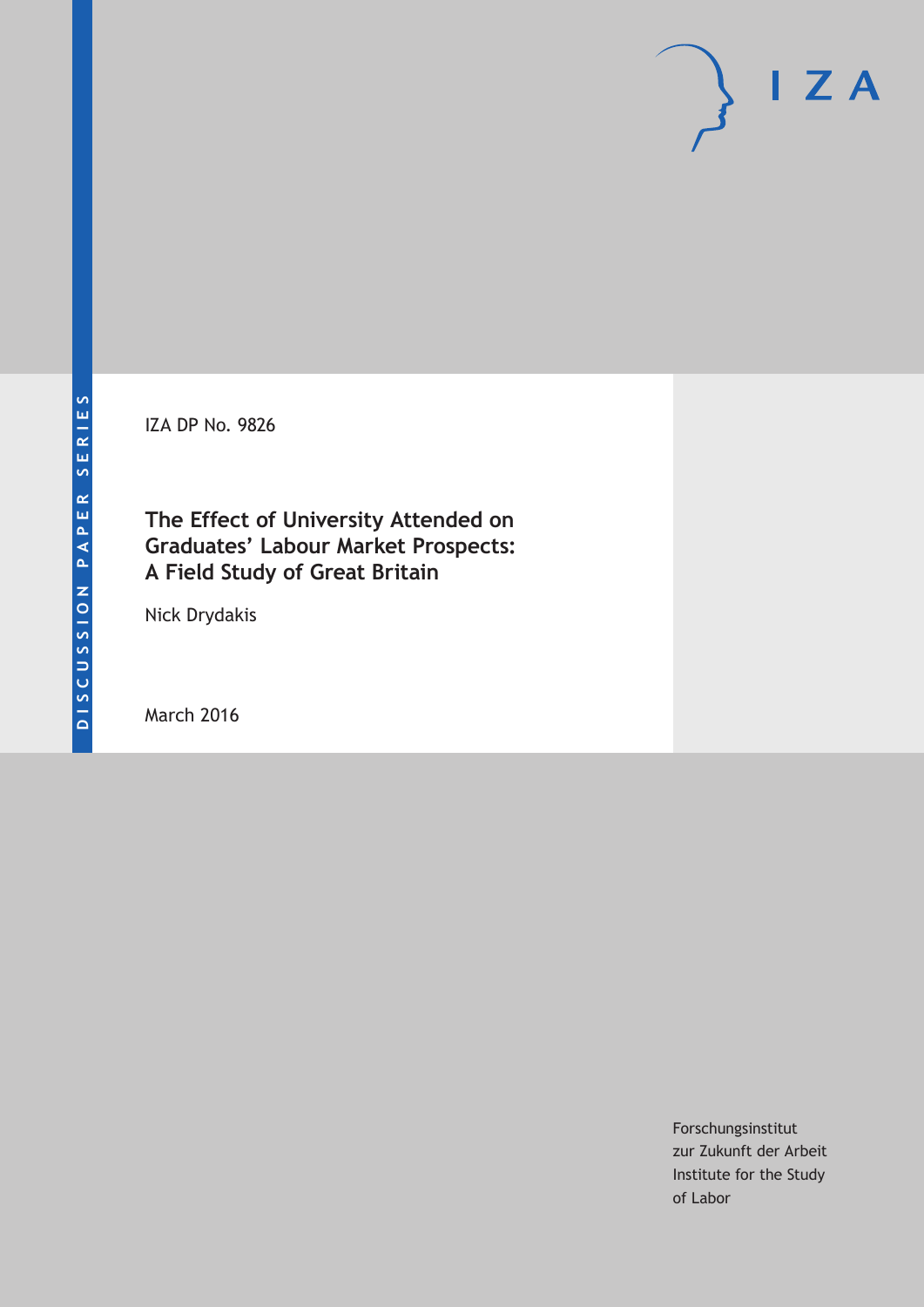# **The Effect of University Attended on Graduates' Labour Market Prospects: A Field Study of Great Britain**

**Nick Drydakis** 

*Anglia Ruskin University and IZA* 

Discussion Paper No. 9826 March 2016

IZA

P.O. Box 7240 53072 Bonn Germany

Phone: +49-228-3894-0 Fax: +49-228-3894-180 E-mail: iza@iza.org

Any opinions expressed here are those of the author(s) and not those of IZA. Research published in this series may include views on policy, but the institute itself takes no institutional policy positions. The IZA research network is committed to the IZA Guiding Principles of Research Integrity.

The Institute for the Study of Labor (IZA) in Bonn is a local and virtual international research center and a place of communication between science, politics and business. IZA is an independent nonprofit organization supported by Deutsche Post Foundation. The center is associated with the University of Bonn and offers a stimulating research environment through its international network, workshops and conferences, data service, project support, research visits and doctoral program. IZA engages in (i) original and internationally competitive research in all fields of labor economics, (ii) development of policy concepts, and (iii) dissemination of research results and concepts to the interested public.

IZA Discussion Papers often represent preliminary work and are circulated to encourage discussion. Citation of such a paper should account for its provisional character. A revised version may be available directly from the author.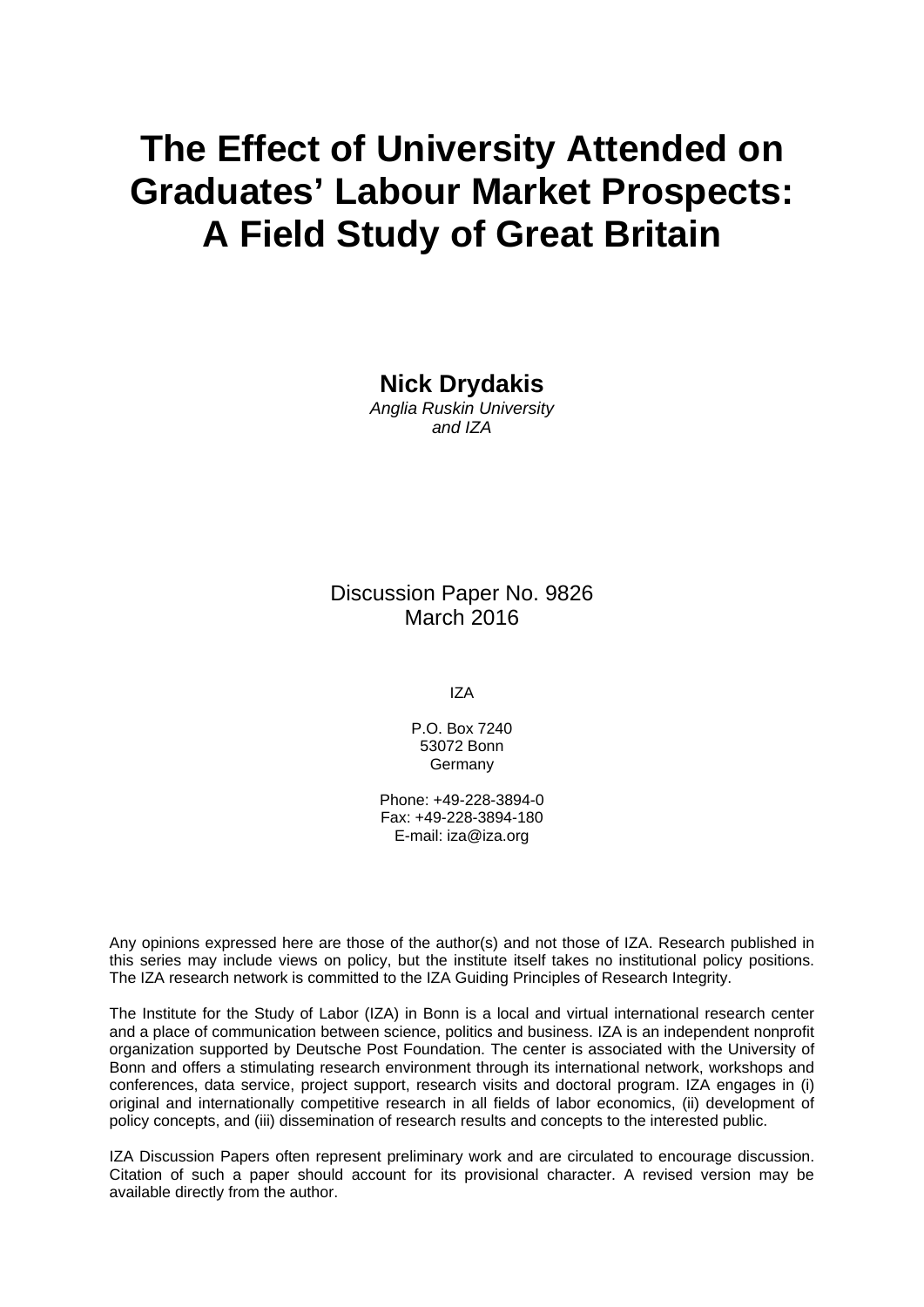IZA Discussion Paper No. 9826 March 2016

# **ABSTRACT**

# **The Effect of University Attended on Graduates' Labour Market Prospects: A Field Study of Great Britain\***

Utilizing data for comparable BSc graduates in economics who have studied in different universities that had set the same entry standards, we compare job seekers' employment prospects when they search by themselves for jobs by submitting CVs to the same firms. The outcomes suggest that graduates who studied in universities that are ranked in better positions, based on the UK league tables, gain more invitations to interviews (access to vacancies) and higher entry-level annual salaries than those who studied in universities that are ranked in lower positions. To clarify the assigned pattern, we utilized further qualitative indicators, and we estimated that both membership of a scholarly group of universities and universities' research intensity can positively affect their graduates' invitations to interviews and entry-level annual salaries. Interestingly, by assessing the influence of degree grades, the study suggested also that applicants' degree grades can moderate the relation between university attended and employment prospects.

JEL Classification: I23, I26

Keywords: university, ranking, reputation, access to vacancies, entry-level annual salaries

Corresponding author:

 $\overline{\phantom{a}}$ 

Nick Drydakis Lord Ashcroft International Business School Anglia Ruskin University East Road Cambridge, CB1 1PT United Kingdom E-mail: nick.drydakis@anglia.ac.uk

<sup>\*</sup> The project could not have happened without outstanding help, assistance and comments kindly provided by several UK universities (anonymously). I appreciate the study's participants and Anglia Ruskin University students for their able and cheerful assistance with data collection.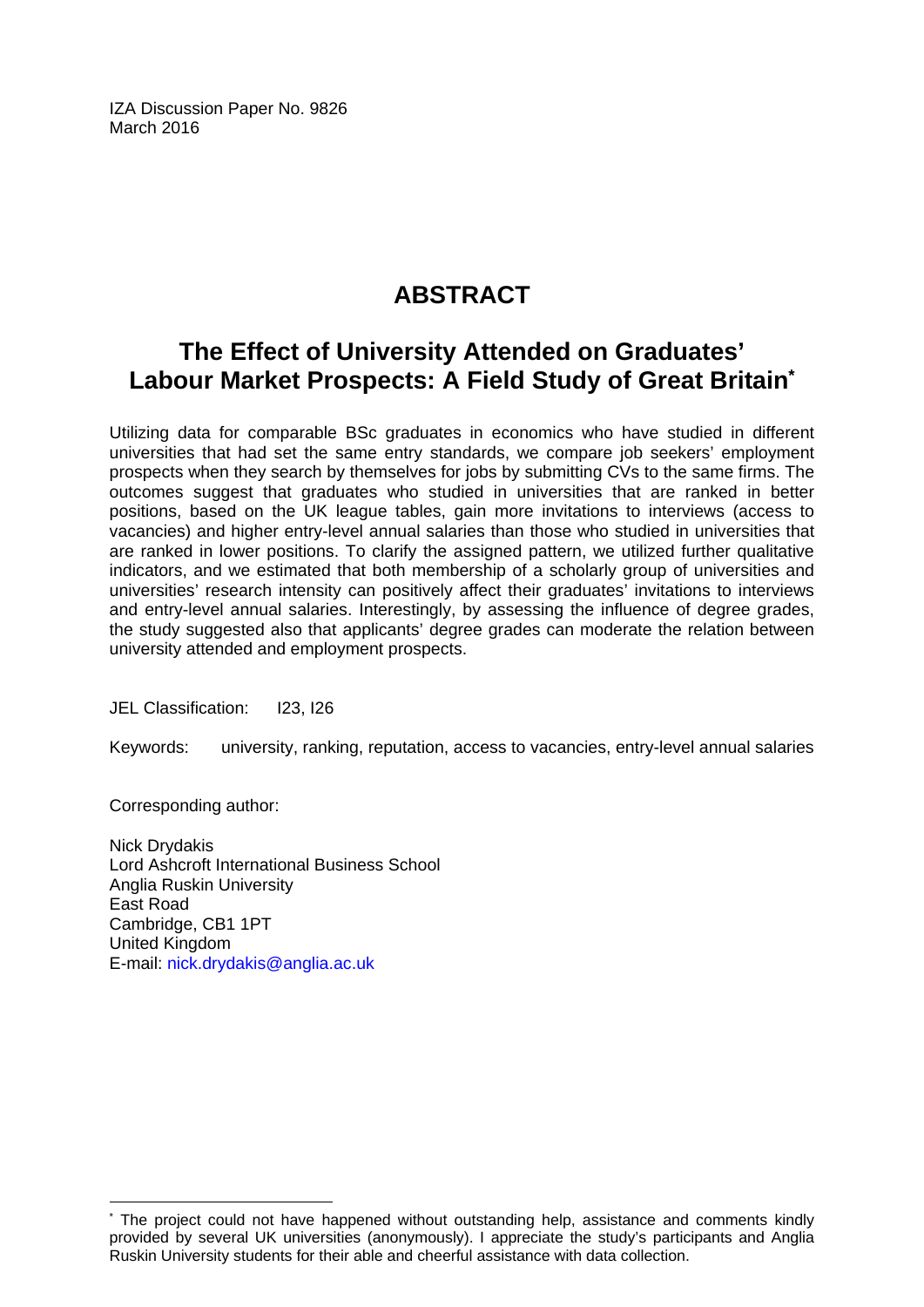#### **1. Introduction**

A persistent question in the empirical literature is whether the university attended and its corresponding quality indicators affects graduates' prospects in the labour market. Studies emphasize that convincingly estimating the economic returns based on the university attended requires overcoming the biases arising from the fact that attendance at a betterquality university is likely to be correlated with unobserved characteristics that will themselves affect future earnings (Hoekstra, 2009; Broecke, 2012). Unobserved characteristics in relation to students' motivation, commitment, ability, skills, and personality characteristics, may be rewarded in the labour market (Brewer et al., 1999; Hoekstra, 2009; Dale and Krueger, 2002). That is, more able students studying in more reputable and selective universities may have the desirable characteristics that firms require. In addition, students' socioeconomic backgrounds, such as family characteristics, parental support and networks, could affect their labour market outcomes, and thus some students may have greater employability and salary capacity regardless of the university attended (Brewer et al., 1999; Hoekstra, 2009; Dale and Krueger, 2002). The literature concludes that, based on these difficult-to-control unobserved characteristics, firm conclusions on the relation between university attended and labour prospects cannot be drawn.

Ideally, in order to minimize the omitted-variable bias problem and evaluate the effect of university attended on graduates' employment prospects, research should utilize two identical graduates with the same pre-university characteristics, who have studied in different universities that set the same entry standards, and it should compare their employment outcomes when they search by themselves for a job. In the current study, we have attempted to use a comparable method. Through a field experiment, we evaluate whether comparable third-year university students who have obtained a BSc in economics from different UK universities which have the same entry criteria, thus being the same selective group, face different labour market prospects when applying to the same firms.

This study contributes to the literature in three ways. First, this study is one of the first field studies to collaborate with real university students to estimate the effect of university attended on their invitations for interviews (i.e. access to vacancies) and entry-level salaries, minimizing unobserved heterogeneities that would themselves affect subsequent outcomes in the labour market. Based on the data-gathering design, we can observe as much information as the firms themselves. Working with students who have studied in universities with the same entry standards and acquired the same degree grades, we attempted to solve the problem of firms seeing more information than researchers by looking at an outcome that is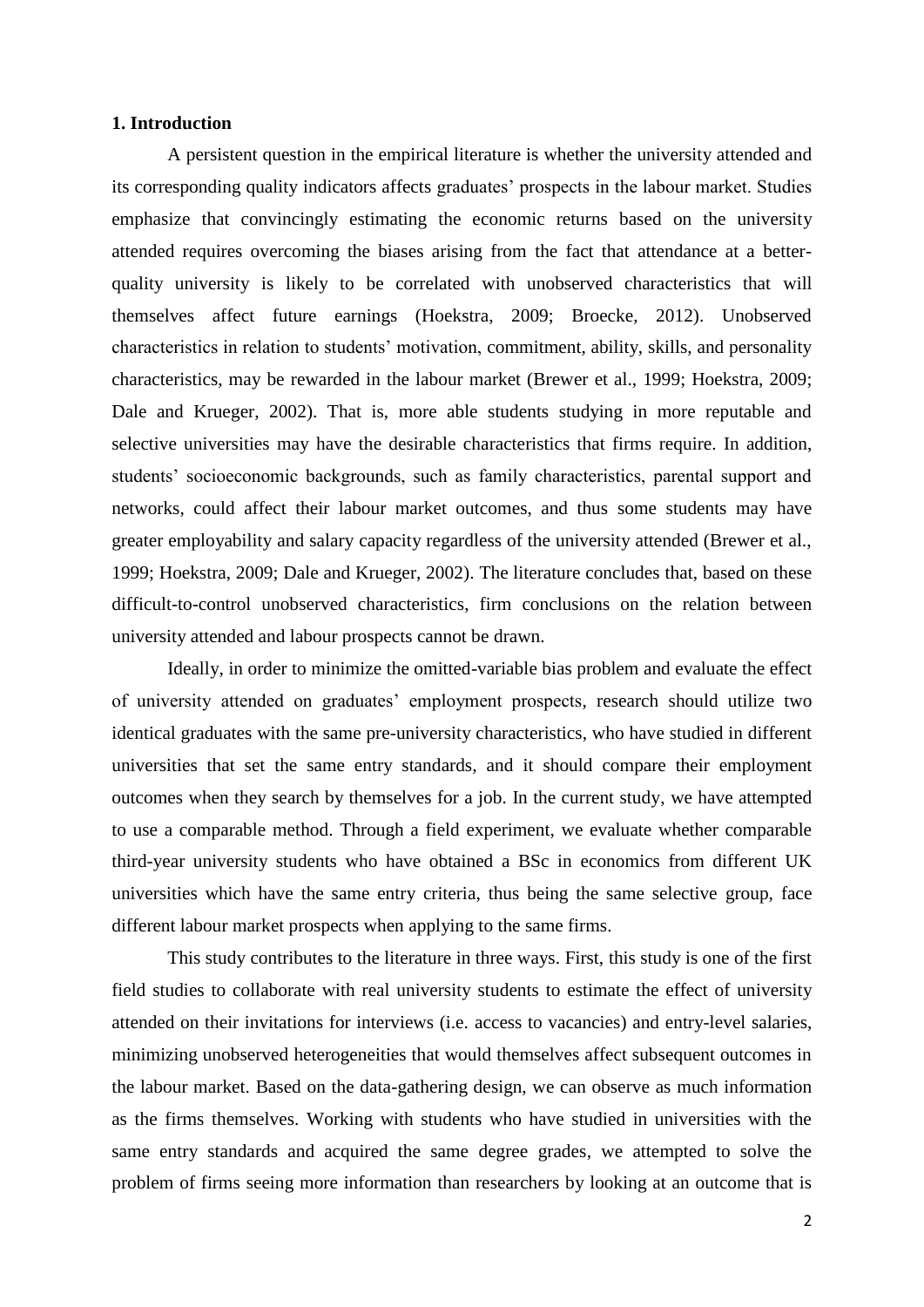determined before firms see any unobservable characteristics. Due to the study's design, job search-related support networks and family characteristics cannot affect applicants' employment prospects by default. This feature enables the research to overcome core biases arising from the fact that attendance at a selective university is likely to be correlated with unobserved characteristics that will themselves affect labour market prospects (Berkowitz and Hoekstra, 2011; Broecke, 2012). Secondly, having minimized the effect of the aforementioned core unobserved heterogeneities, we offer clear evaluations of how universities' quality differences, such as membership of a scholarly group (Russell Group membership<sup>1</sup>), research intensity (Research Assessment Exercise), and students' satisfaction (National Student Survey), affect their graduates' invitations to interviews and entry-level annual salaries. Thirdly, in this study we further analysed students' degree grades, in order to examine whether degree grades can moderate the effect of university attended in relation to students' invitations to interviews and entry-level annual salaries. Having minimized core heterogeneities, the design of this study will enable us to offer straightforward evaluations by capturing patterns in the field on the relation between university attended and students' labour market prospects. Thus, this study aims to provide evaluations of three main questions:

(1) Can the university attended affect graduates' invitations to interviews and entry-level annual salaries?

(2) Can universities' membership of a scholarly group (Russell Group), research intensity (RAE score), and students' satisfaction (NSS score) affect graduates' invitations to interviews and entry-level annual salaries?

(3) Can university grades obtained moderate the relation between universities attended and graduates' invitations to interviews and entry-level annual salaries?

In what follows, the next section provides a review of the literature on the effect of higher education quality on graduates' earnings. Section 3 describes the methodology in detail. Section 4 presents descriptive statistics, and Section 5 presents the results followed by a discussion.

**.** 

<sup>&</sup>lt;sup>1</sup> In **Appendix I**, we provide information regarding UK university entry standards, Russell Group membership, the Research Assessment Exercise and the National Student Survey.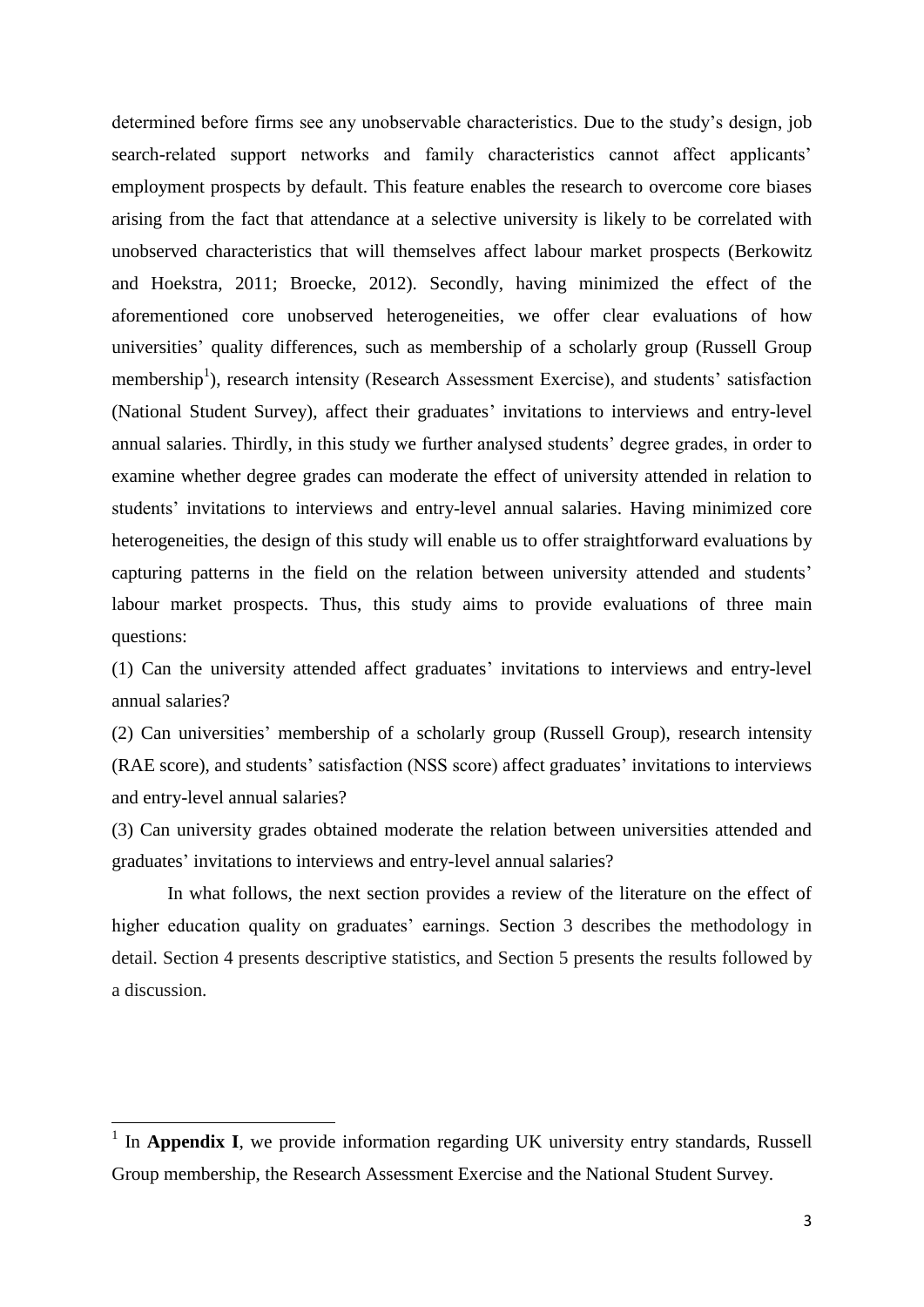#### **2. Literature review**

All studies in the UK, and the majority of those in the US, suggest that a better-quality university positively affects its graduates' earnings. In the UK, Chevalier and Conlon (2003) estimated that graduates from better-quality universities gain an earning premium of approximately 4 percentage points. To measure universities' quality the authors utilized membership of a scholarly group of universities (Russell Group). Also, Hussain et al. (2009) found that one standard deviation in university quality is associated with an earning premium of the order of 6 percentage points. Several quality indicators were utilized, such as university entry standards, research intensity and faculty-student ratio. Moreover, Broecke (2012) estimated that a one standard deviation improvement in high school leaver university applications increases earnings by 7 percentage points. In addition, Drydakis (2015) found that university entry standards positively affect graduates' entry level annual salaries (between 5.3 and 16.4 percentage points).

In the US, Black and Smith (2004) found that earnings premiums are approximately 8 percentage points for graduates attending a better-quality university. The authors used university entry score indicators, fee differentials and faculty salary to measure quality. Similarly, Hoekstra (2009), using entry score as a quality indicator, estimated that graduates from better-quality universities receive 20 percentage points higher earnings. Also, Black and Smith (2006) estimated that university quality, as measured by entry standards, mean faculty salaries and faculty-student ratio, affects graduate earnings by 4 percentage points. Alternatively, in the US, two studies suggest that better-quality universities do not result in higher earnings (Dale and Krueger, 2002; 2014). Exemptions exist for black and Hispanic students, and for students who come from less well-educated families (Dale and Krueger, 2014).

In the examined literature, the reward for higher education in a reputable university is envisioned as the combined effect of human capital accumulation and of being identified as a skilled individual (Dobbs et al., 2008; Kjelland, 2008). Higher-ranked universities might attract better-qualified students in terms of academic ability and motivation when the admission system is selective (Hoekstra, 2009). Also, it might be the case that higher-ranked universities provide better education because of better resources, infrastructures and academic staff, and expand students' already superior abilities upon entry (Hartog et al., 2010; Dobbs et al., 2008; Black and Smith, 2004). Higher-ranked universities are characterized by excellent research-oriented teaching that enhances students' abilities in problem-solving, whereas those having strong links with industries enable students to build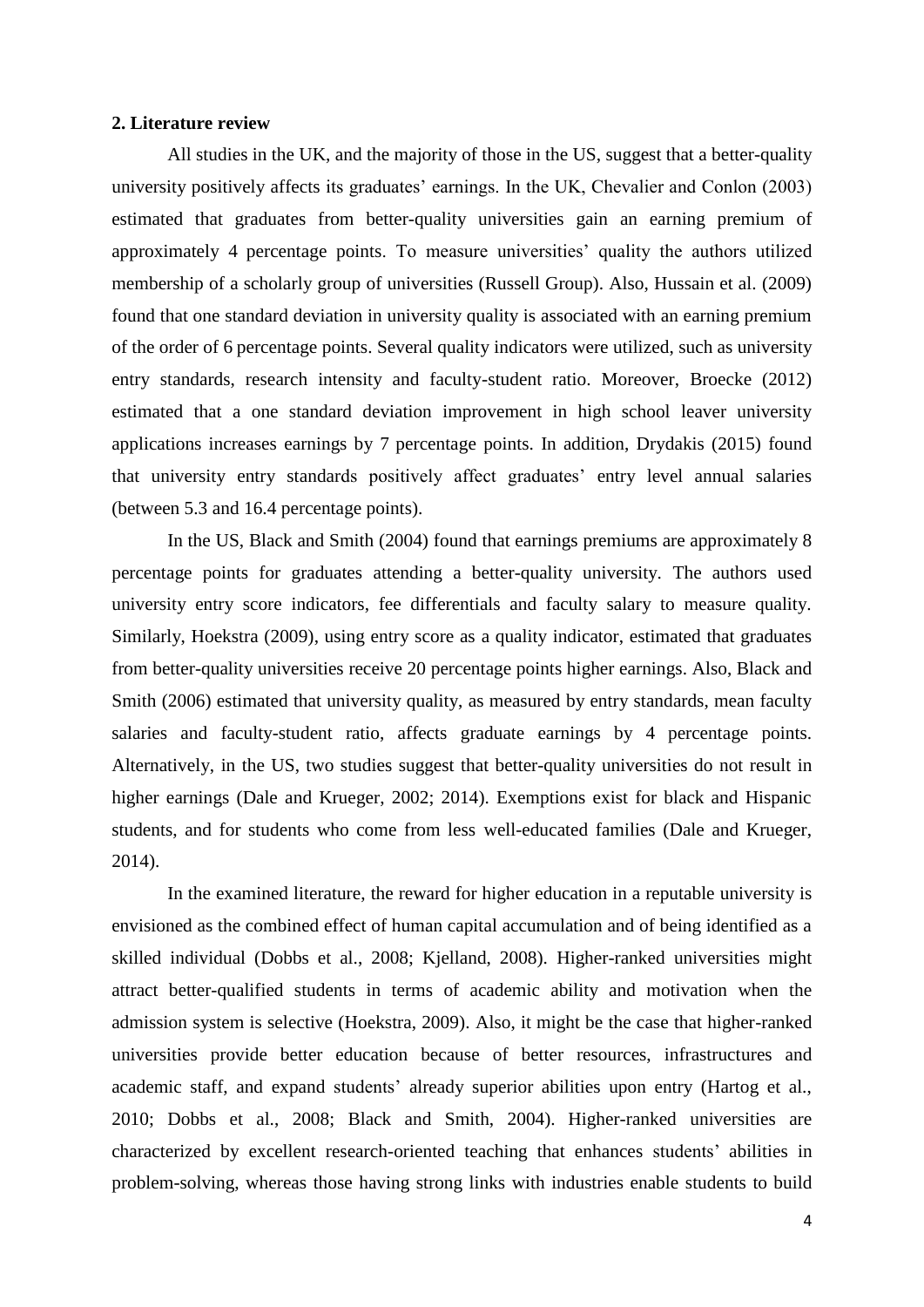their portfolio on experiences from the business world. Thus, it is reasonable for employers to hire graduates on the basis of the human capital skills acquired in a university setting, which will consequently contribute to their productivity (Dobbs et al., 2008; Hartog et al., 2010).

In addition, several studies suggest that universities attended can affect not only graduates' human capital, but also the firms' screening process under conditions of uncertainty (Bedard, 2001; Brewer et al., 2002; Chevalier, 2004; Geiger, 2004; Hazelkorn, 2008; Kjelland, 2008). Students decide whether they will make a significant investment in terms of effort and time in order to enter a higher ranked university, and these investments should result in increased rewards from firms (Hanushek and Welch, 2006; Kjelland, 2008; Arcidiacono et al., 2010). Higher-ability students might find it easier to cope with the requirements of competitive universities, and the university system might simply provide employers with cheap sorting of students by demonstrating their productivity (Hartog et al., 2010). Productivity and the ability of a potential employee are not publicly observable, but the universities' quality is publicly available through league tables (Hanushek and Kimko, 2000; Bac, 2000; Chevalier and Conlon, 2003; Hanushek and Welch, 2006). Under conditions of uncertainty, universities attended and their corresponding quality indicators (ranked position in the League Tables, entry standards, research intensity, etc.) might highlight students' inherent human capital that they will bring to their new jobs, positively affecting graduates' labour market prospects. This might also be the case for reputable universities that have exclusive systems of mutual assistance, through which the employed alumni of a reputable university provide favourable treatment to its new graduates (Watts, 2003). That is, signalling this might be used to sort graduates according to their unobserved abilities (Altonji and Pierret, 2001). Thus, signalling and/or human capital arguments are the main channels through which better universities might positively affect graduates' labour market prospects, and in this study we adopt these frameworks in a process designed to evaluate potential patterns.

#### **3. Research design**

#### *3.1 Study's rationale and research outline*

The Higher Education Statistics Agency (HESA 2013) and the various league tables offer only raw data for graduates' employment, and thus we cannot evaluate whether graduates' employment is associated with the characteristics of their socio-economic background, pre-university grades, university attended, and its industrial characteristics. Also, we cannot determine whether graduates' employment is associated with their job search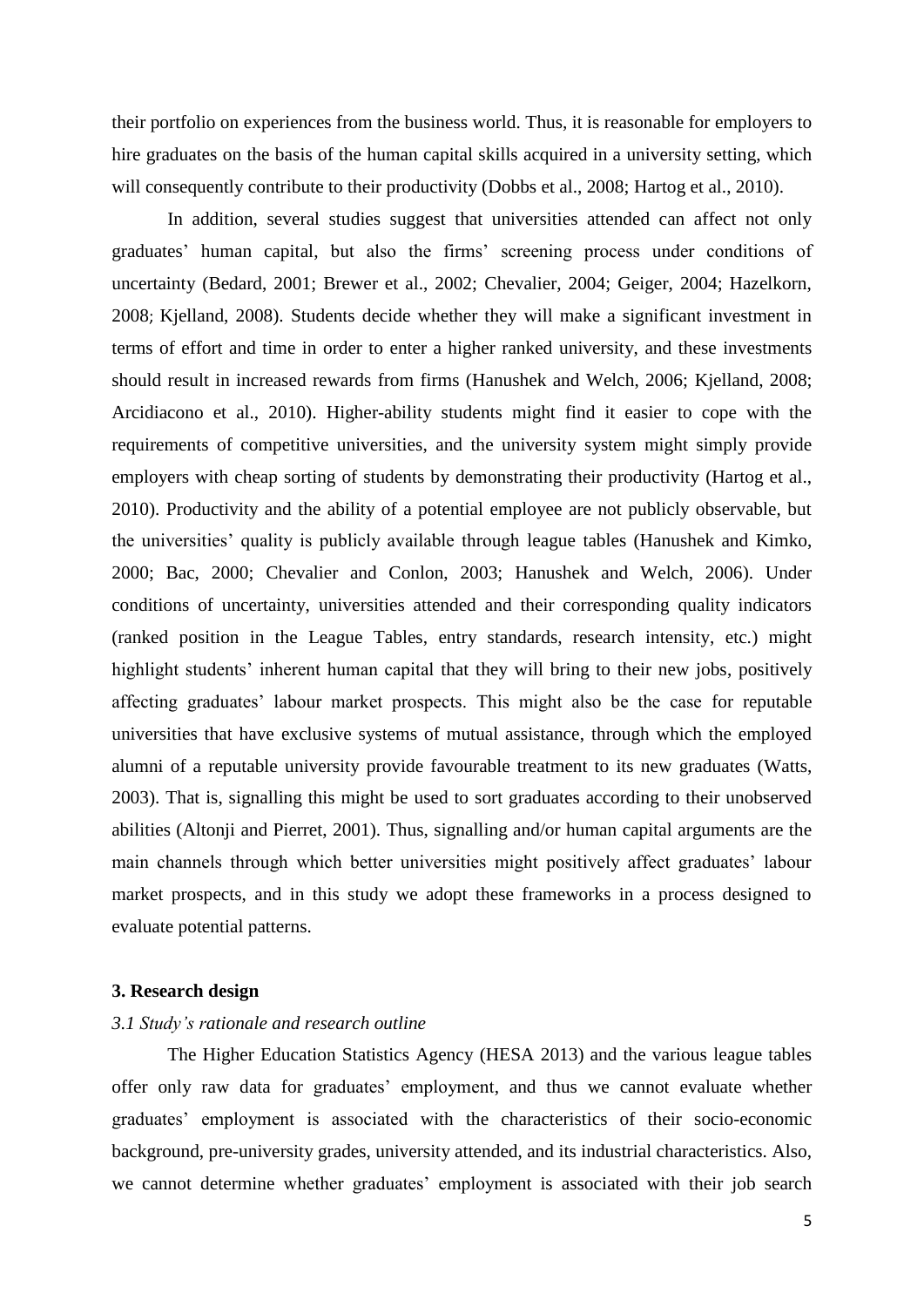strategy, university social support networks, family characteristics and networks, and graduates' personality characteristics. Thus, the effect of university attended on graduates' employability cannot be quantified. Similarly, as we have already discovered based on the existing UK and US literature, due to the difficulty in controlling for the aforementioned core university and graduates' characteristics, it is difficult to provide precise evaluations of the relation between university attended and employment premiums. Consider also that all studies on the effect of university attended on graduates' prospects have focused on earnings rather than on graduates' invitations to interviews. Unfortunately, because of the absence of data on hiring, there is no relevant information regarding this important dimension that may affect recent graduates. However, whether a better quality university can affect graduates' invitations for interviews is of core importance for universities and students themselves. In terms of policy action, if improved access to vacancies are generated from better-quality universities, the economy could gain from policies that support the quality of all universities.

In this study, by utilizing a sender-type experiment which can control for students' pre-university differences, university degree grades, and minimize students' unobserved differences and network support in job searching, we are able to evaluate the effect of the university attended on graduates' employment prospects (Drydakis, 2015). Thus, this study addresses the literature's shortcomings in relation to core unobserved factors that might affect graduates' employment prospects, and fills a gap in relation to important outcomes: namely, graduates' invitations to interview and entry-level salaries.

In the sections that follow we will present in detail the adopted research strategy, and we will present the study's screening and matching criteria. Collaborating with real university students, the study consists of two experiments. In Experiment 1, a group of homogeneous third-year undergraduate students is created, studying in different universities applying for the same job openings. Applications are closely matched in terms of gender, age, ethnicity, pre-university qualifications, degree grades, experience, personality characteristics and other core features. Differential treatment in invitations to interview and entry-level annual salaries per university applicant are systematically measured. In Experiment 2, in order to investigate whether degree grades can moderate the relation between university attended and labour market prospects, a group of less homogeneous applicants in relation to university grade obtained is created, and, similarly to Experiment 1, employment prospects are systematically measured. In the descriptive statistics section, both experiments' stylized facts are presented; and then, through econometric modelling, estimated patterns are offered, having controlled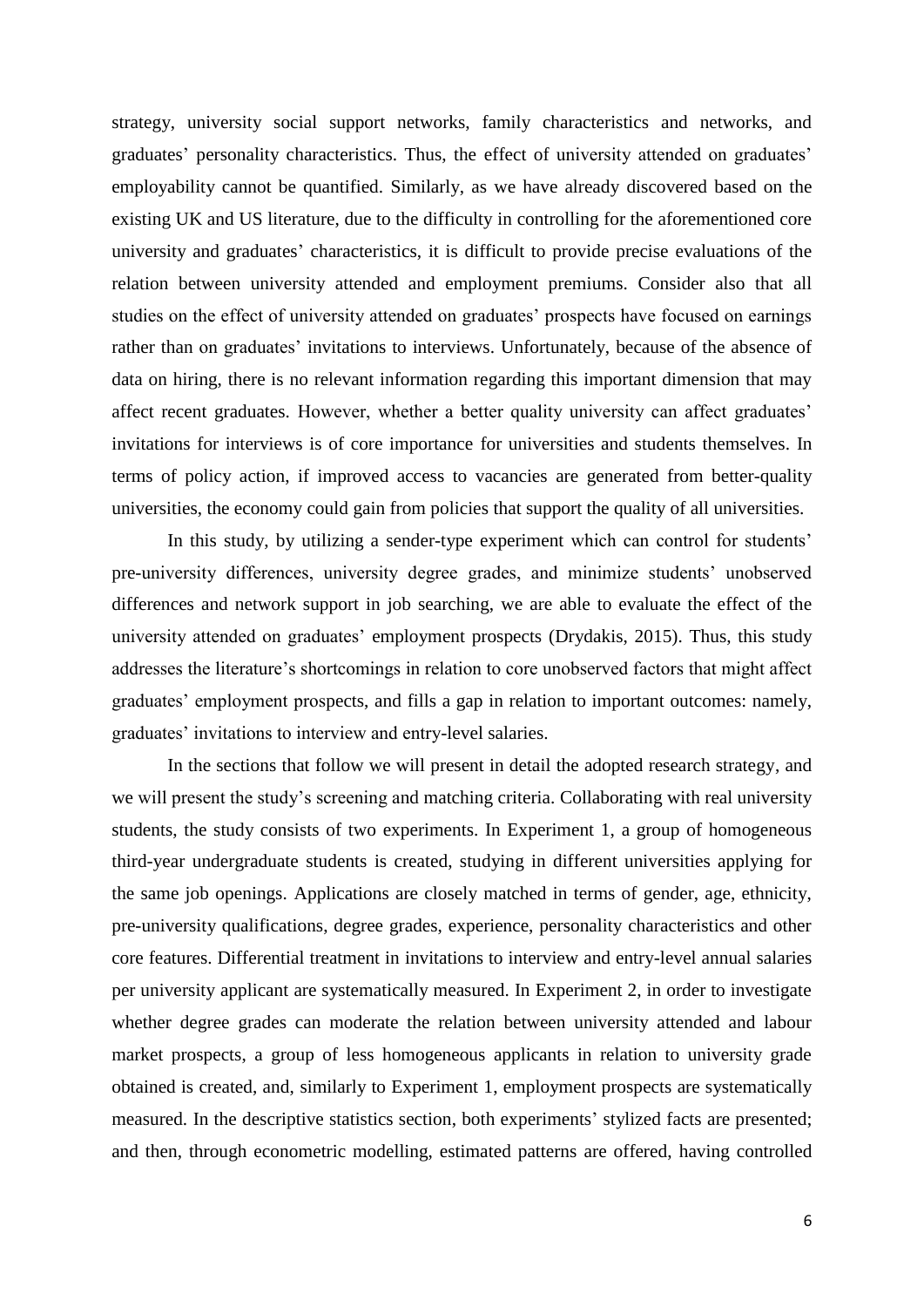for occupational heterogeneity, jobs and vacancies characteristics, and university quality characteristics.

#### *3.2 Methodology*

This research was administered as part of the Labour Market Study (LMS) conducted by Anglia Ruskin University in the UK. The research strategy was designed as follows. In the first stage, the research team matched economics departments in groups that have the same entry standards (for the sub-discipline: BSc in economics). The rationale was to reduce heterogeneity in students' pre-university human capital, and/or in terms of grouped universities based on their selectivity. Several matches were generated, with departments whose A-level grade requirements ranged from A+AA to CCB. In the second stage, the screening process focused on those matched groups in which all the universities included in the group were based in the same city. In doing so, we attempted to reduce regional heterogeneities. In the third stage, one group was randomly selected. Universities, as well as their geographical location, were anonymized, following the study's ethical standards.

The selected group consisted of three universities that offer a BSc in economics requiring the same entry standards (AAB, including A in mathematics), and are located in the same city. What is interesting and relevant to the scope of our study is that these universities are ranked in different positions based on the UK league tables. Each one of the three universities is ranked in a different group of ten. The university named Top 1 for the purpose of this study is listed in the first top ten (that is, between  $1<sup>st</sup>$  and  $10<sup>th</sup>$ ). The university named Top 2 for the purpose of this study is listed in the second top ten (that is, between  $11<sup>th</sup>$  and 20<sup>th</sup>). Lastly, the university named Top 3 for the purpose of this study is listed in the third top ten (that is, between  $21<sup>st</sup>$  and  $30<sup>th</sup>$ ). All the league tables provide the same ten-ranking classification for these universities. In addition, the classification has not changed for the last three years. Importantly, the same ranking classification holds for the actual departments of economics. The Top 1 Department of Economics (Top 1 University) is listed in the first top ten, the Top 2 Department of Economics (Top 2 University) is listed in the second top ten, and the Top 3 Department of Economics (Top 3 University) is listed in the third top ten. A range of indexes is used by the league tables in order to rank universities, such as entry standards (A-levels), research intensity (RAE), and students' satisfaction (NSS). Although in this group of universities the entry standards are the same, variations in their research intensity and students' satisfaction have resulted in different ranking positions. For instance, the Top 1 University has a higher RAE score compared to the Top 2 and Top 3, but a lower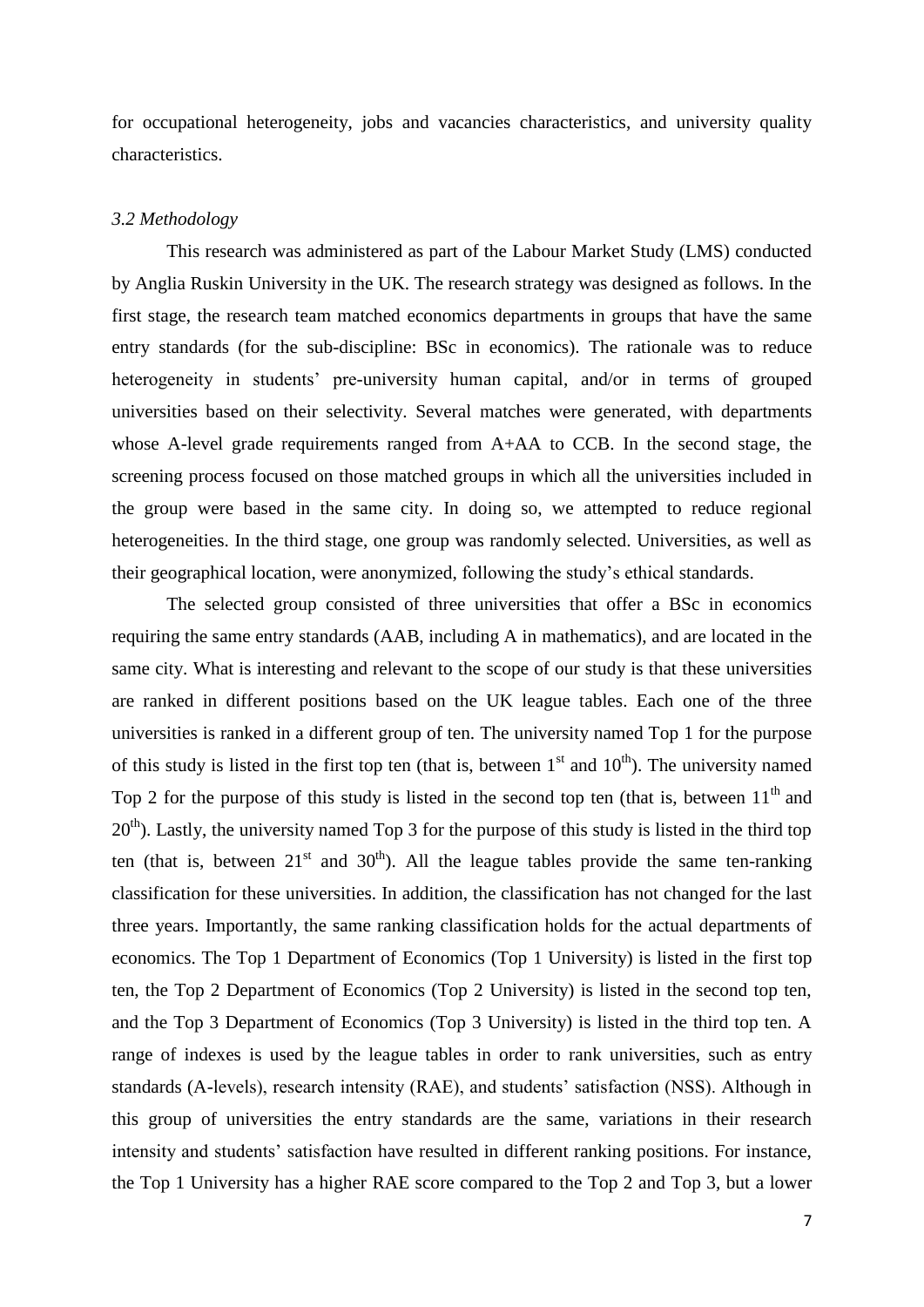NSS score compared to the Top 2 and Top 3. In addition, the Top 2 University has a higher RAE compared to Top 3, but a higher NSS compared to Top 1. Moreover, Top 3 University has a lower RAE compared to Top 2 University, but a higher NSS compared to Top 1 and Top 2. Finally, the Top 1 and Top 2 Universities are Russell Group members. The RAE and NSS comparisons hold for both the universities and the actual departments of economics. In **Appendix II**, we provide information of the characteristics of each university.

In November 2013, we made contact with the students' union and the employment service related to each of the three departments of economics, and we informed them of the aim of the study and requested their kind cooperation. The outcome was a statement that was posted in the universities' public areas, asking the 2014 spring semester BSc in economics applicants who were interested in seeking employment to voluntarily take part in our study, starting from April 2014. In the announcement we explained that for a period of three weeks, we would provide each participant with up to 40 random job openings per week in economics, for early-career economists. We informed participants that the scope was to record correspondences from firms. Importantly, we highlighted that the participants would be encouraged to apply only to those vacancies that were interesting to them. The students therefore had the option to make a choice and to follow their tastes.

Our announcement advised volunteers to use our affiliations and contact us. We explicitly suggested that volunteers sent us their resumes for feedback, and also to create a new university email account for the research purpose, to which it was desirable that the research team had access, in order to measure correspondence from firms. Instructions were provided, and in particular volunteers had to include in their resumes a list of information regarding their demographic characteristics, primary, secondary and university education. Finally, the announcement noted that volunteers would be eligible to receive a certification regarding their participation in the study at the end of a successful collaboration.

#### *3.3 Preparing the applications*

By the end of February 2014, 64 BSc in economics students (3-year programme) had made contact with the research team and forwarded their resumes. The descriptive statistics of the applicants' characteristics are offered in **Table 1**. For the study's purpose, all relevant characteristics of the applicants had to be identical, so that any systematic difference in treatment could most likely be attributed to the effects of the university attended. The applicants had to be matched on attributes such as gender, age, ethnicity, marital status, preuniversity qualifications, subject, personality characteristics and interests. According to the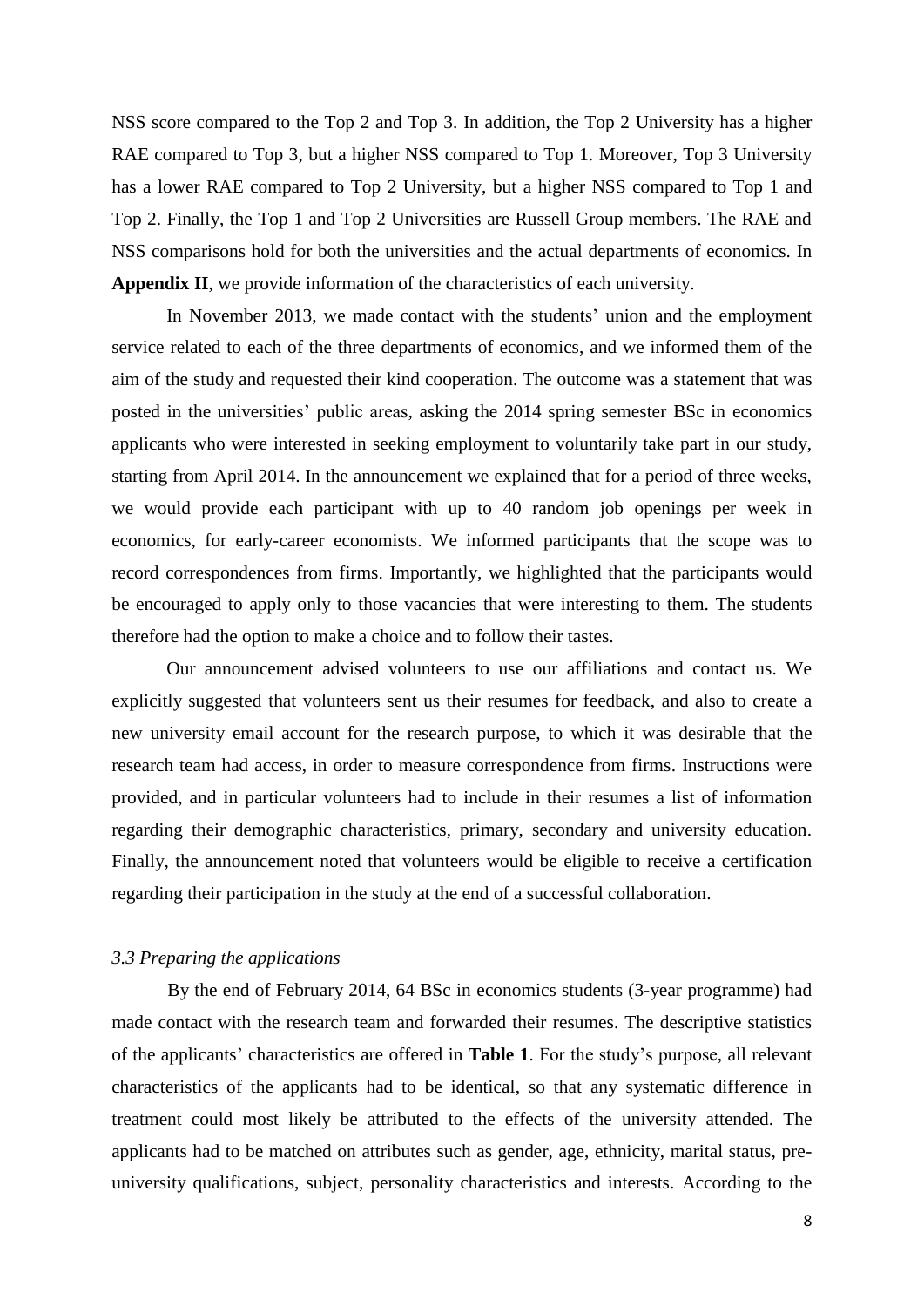study's aim, based on the CVs' information, and in accordance with the screening and matching criteria, one student was selected from each university to participate in Experiment 1, and one student was selected to participate in Experiment 2. The aim of Experiment 1 required a group of homogeneous applicants to be created. On the other hand, the aim of the Experiment 2 called for a group of less homogeneous applicants. At the end of the CV screening process, a group of three students was created per experiment. In Experiment 1, Louise (Top 1 University), Ruth (Top 2 University) and Helen (Top 3 University) formed the group, and they agreed in writing to take part. In the Experiment 2, Lesley (Top 1 University), Diana (Top 2 University) and Rachel (Top 3 University) were also grouped, and gave their written consent to participate in our study.

#### **-Table 1-**

In Experiment 1, the applicants we worked with had the following characteristics: they were females, 21 years old, natives (white-British), unmarried, and they had attended state primary and secondary schools (non fee-paying). Moreover, they had the same preuniversity qualifications (A in mathematics, A in economics and B in statistics at A-level) that fulfilled universities' entry standards, a similar subject (microeconomics, macroeconomics, econometrics), and equivalent software knowledge (Microsoft Office, Eviews, and SPSS). All applicants had achieved upper second-class honours (grade obtained 64%).

Each of the applicants gave their first and last UK name, a postal address, and a mobile telephone number. Moreover, they had similar personality characteristics, skills and hobbies. In addition, the contact details of two professors who would stand as referees in case of potential correspondence from firms were also provided in the application forms. Importantly, the resumes (i.e. cover letters and CVs) were organized in the same template and formatting. Working with human resources departments, internal pre-tests were conducted to ensure that none of the cover letters and CVs would elicit preferences. **Appendix III** summarizes the matched pairs for the first experiment.

In Experiment 2, the applicants had the same characteristics as in the first experiment, except in terms of their university grades. The applicant from the Top 1 University had a lower second (i.e., grade obtained 58%), the applicant from the Top 2 University had an upper second (i.e., grade obtained 68%), while the applicant from the Top 3 university had an upper first (i.e., grade obtained 75%).

In both experiments, based on the qualitative information we have, these students had studied at their first choice of university, and they had not initially applied to the other two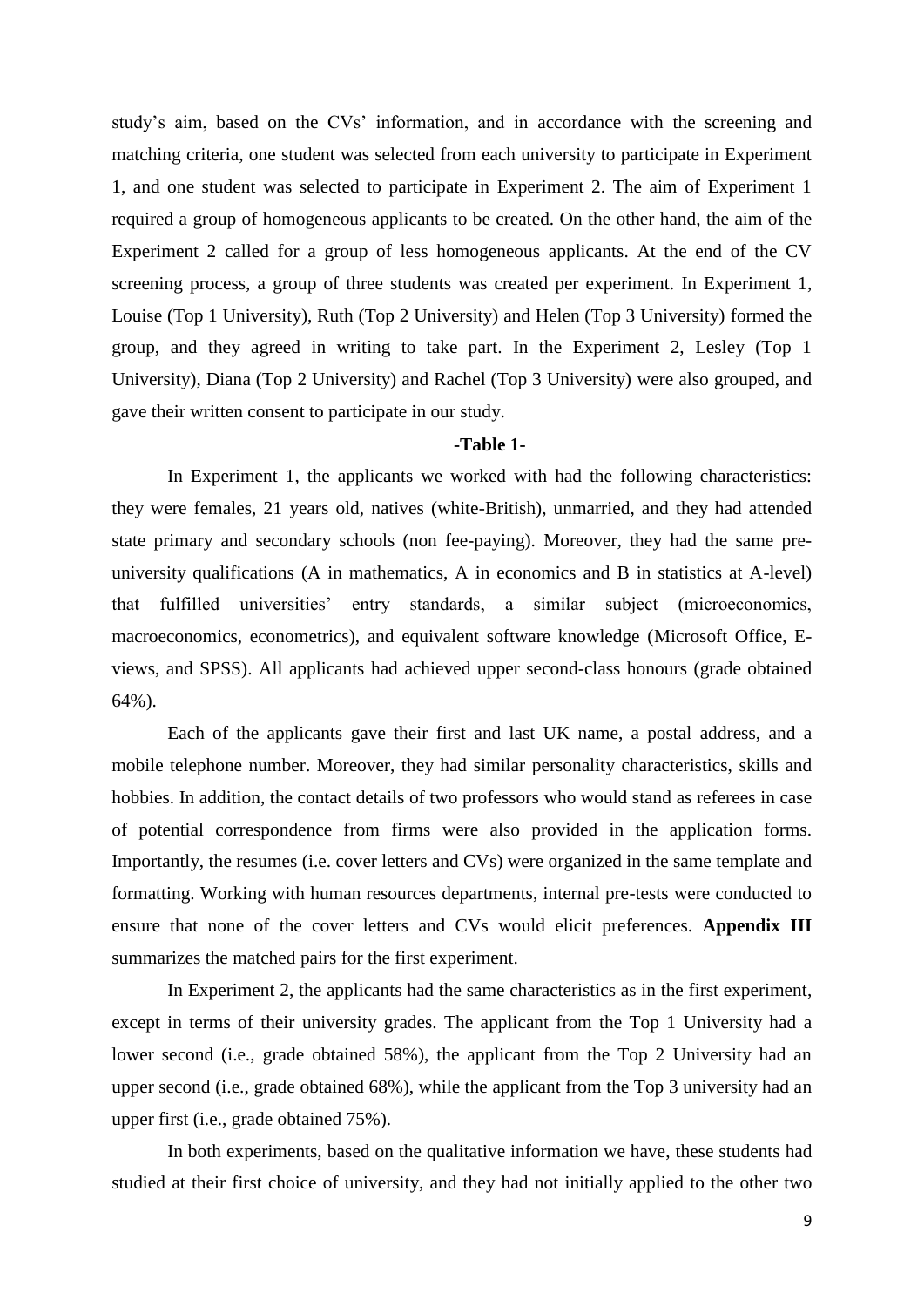universities. Thus, in our sample, students studying in the Top 2 University had not been rejected from the Top 1 University. Similarly, students studying in the Top 3 University had not been rejected from the Top 1 and Top 2 Universities. In addition, none of the students had had an interview as a part of the selection process. These features suggest that we did not miss valuable information in relation to students' quality and motivation that might have played a critical role during the admission stage. Moreover, the fact that all the students in our sample had studied in state primary and secondary schools reduces further heterogeneities; for instance, attending a fee-paying primary and secondary school is likely to affect university selection and future employment prospects. **Appendix IV** summarizes the matched pairs for the second experiment, while **Appendix V** presents a sample of cover letter and CV data.

#### *3.4 Application process*

Students applied to entry-level job vacancies that were found through a random sample of job openings appearing in fifteen UK internet websites that advertised positions for graduate economists. These covered a wide spectrum of work environments; for instance, financial intermediation, consultancies, banking, the real estate and rental business, transport, storage and communication (see **Appendix VI**). In Experiment 1, the application submission process lasted for three weeks, between 5 and 25 of April 2014. During that period, on two days each week we provided random job openings to the applicants. Each participant received the same jobs openings ( $n = 120$ ) as the other two. In Experiment 2, the application submission process took place between 5 and 25 May 2014, and we worked in the same way as in Experiment 1 ( $n = 120$ ). In each experiment we used different job openings. After the data gathering period, the evaluation showed that in Experiment 1 the applicants had applied to 74% of the job openings. In Experiment 2, the applicants applied to 78% of the job openings. Having access to their emails, we recorded the day and hour of the application as well as the firms' correspondence and the invitation for interview or rejection.

The evaluation showed that in Experiment 1, in 79% of cases all members of the pair had applied for the same jobs ( $n = 69$ ). Similarly, in Experiment 2, in 76% of cases ( $n = 71$ ) all members of the pair had applied for the same jobs. In both experiments, we utilized those observations. By doing so, we conditioned for vacancy-fixed effects, minimizing firmunobserved heterogeneity. However, in the regression stage, if we consider the unrestricted sample we also obtain comparable patterns.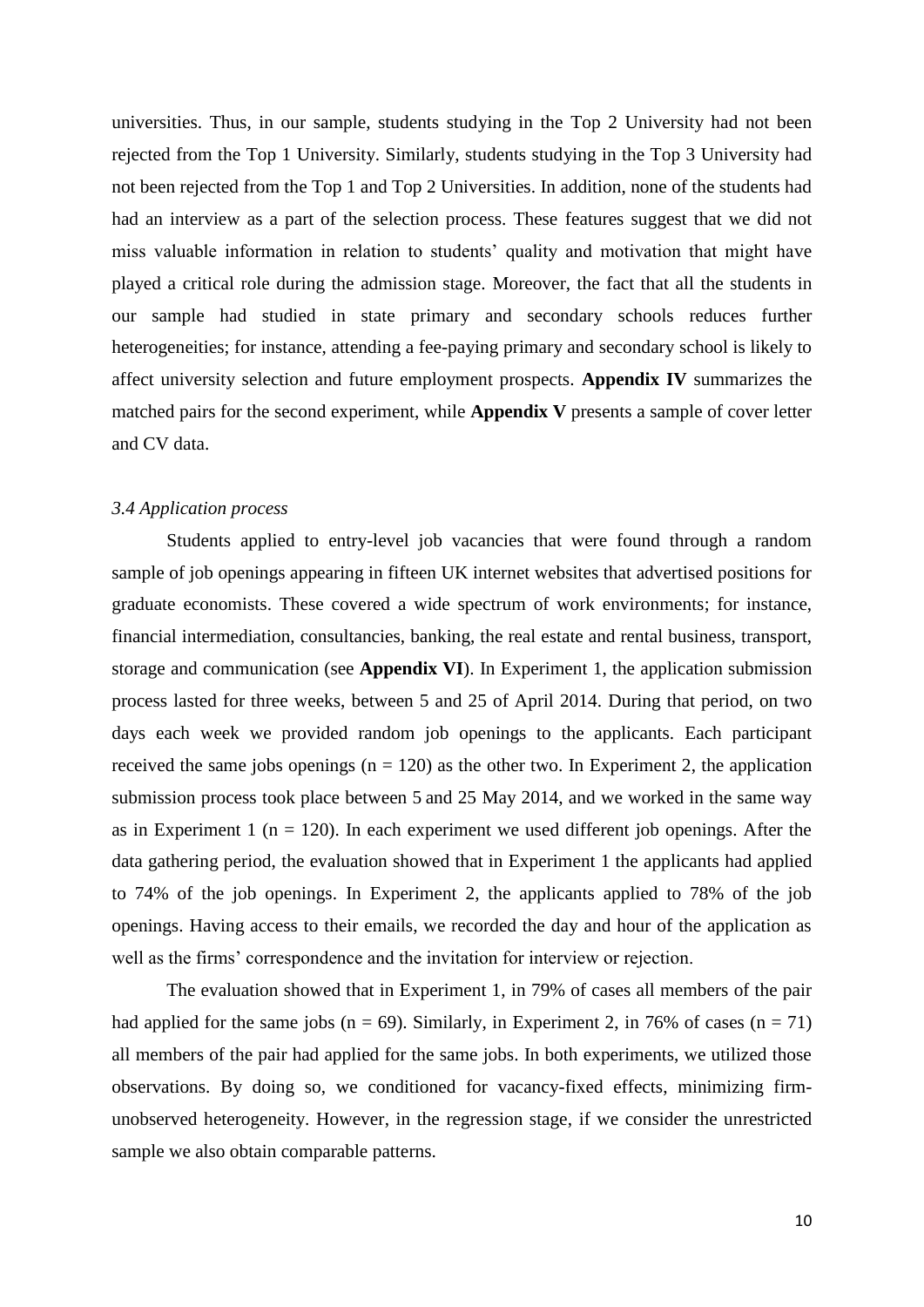In addition, for the research purpose, we also recorded the entry-level annual salary which was specified in each job opening, as well as some of the firms' characteristics, such as whether the firm is multinational and has a HR department. In **Table 2**, we provide the jobs' and the firms' descriptive statistics for those vacancies applied to by our applicants ( $n = 140$ ). A large proportion of the jobs are in financial intermediation (21.6%), real estate (17.3%), and construction (24.0%). The average entry-level annual salary that firms offer is £31,110.2. In addition, 22.1% of the firms offer fixed contracts. Furthermore, 31.4% of the firms are multinational, and 70.0% have human resources departments

### **[Table 2]**

#### **4. Descriptive Statistics**

#### *4.1 Invitations to interviews*

In **Table 3**, Panel I, we present the aggregate results for invitations to interviews for Experiment 1, in which more homogeneous applications have been utilized. Although the three students had applied for the same vacancies, the applicant from the Top 1 University has the highest probability of receiving an invitation for an interview (59.4%), followed by the applicant from the Top 2 University (31.8%) and the applicant from the Top 3 University (21.7%). There is an indication that, although the BSc in economics applicants have the same pre-university qualifications, were enrolled in universities demanding the same entry standards, have the same degree grade, gender, ethnic background, and work experience, they nevertheless face differences in their access to vacancies based on the university attended. The invitations to interviews difference is of the order of 27.5 percentage points between the applicants from the Top 1 and Top 2 Universities, 37.6 percentage points between the applicants from the Top 1 and Top 3 Universities, and 10.1 percentage points between the applicants from the Top 2 and Top 3 Universities. The assigned differences are statistically significant at least at the 5% level.

In Panel II, we present the invitations to interview results for Experiment 2, in which degree grades vary, where the applicant from the Top 1 University has the lowest degree grade, and the applicant from the Top 3 University has the highest degree grade. Similarly to Experiment 1, the applicant from the Top 1 University has the highest probability of receiving an invitation for an interview (57.7%), followed by the applicant from the Top 2 University (40.8%) and the applicant from the Top 3 University (32.2%). Interestingly, although the invitations to interview differences between the Top 1 and Top 2 (by 16.9 percentage points), Top 1 and Top 3 (by 25.3 percentage points), and Top 2 and Top 3 (by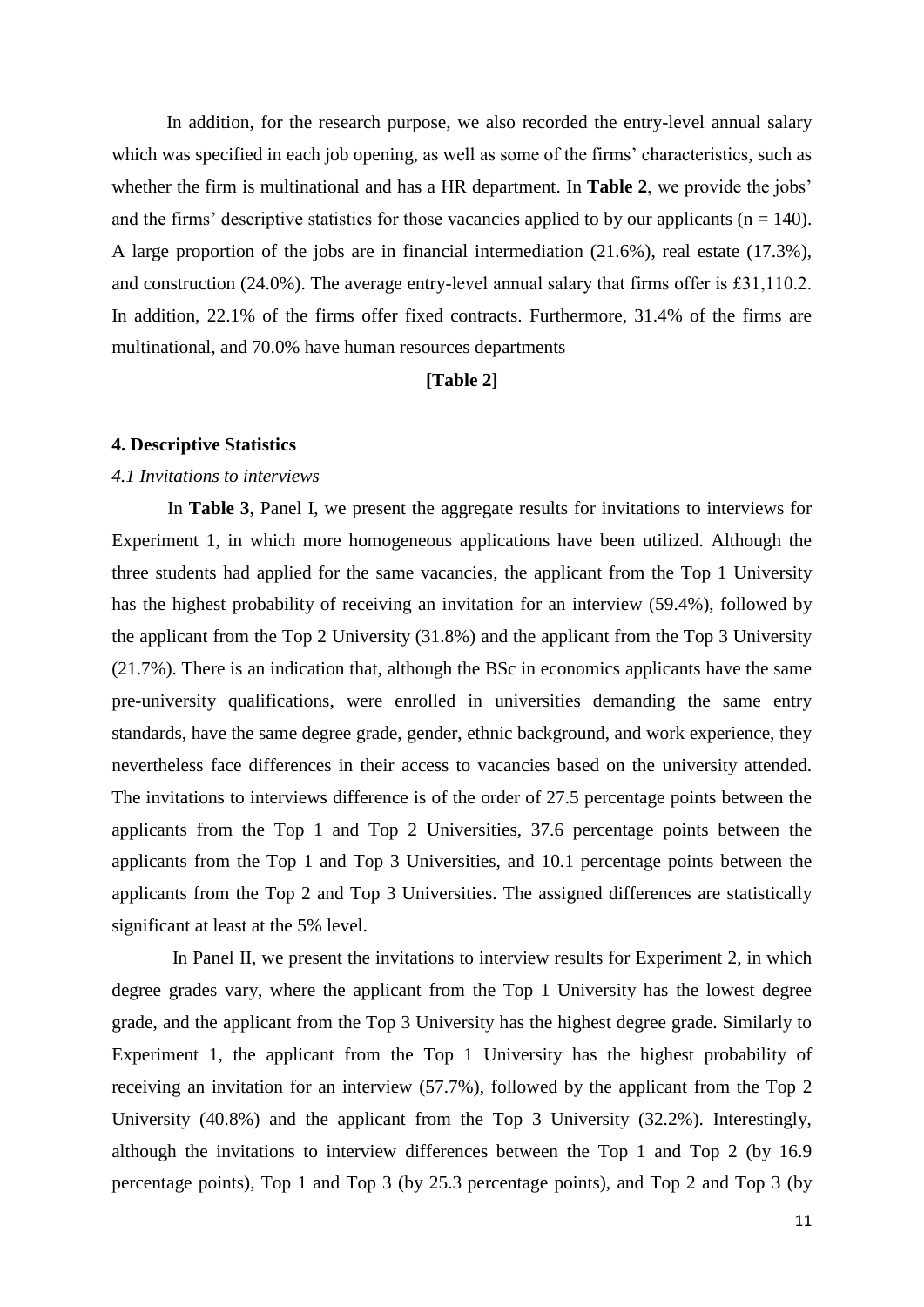8.4 percentage points) University applicants are statistically significant at least at the 10% level, the magnitude of the differences is lower compared to Experiment 1. Indeed, in Experiment 2 the invitations to interview probability for the Top 2 University applicant is higher compared to Experiment 1. The same pattern holds for the Top 3 University. However, for the Top 1 University applicant, the invitations to interview probabilities are lower in Experiment 2 compared to Experiment 1. It seems that the inter-relation between university attended and degree grade obtained affects firms' screening process in relation to invitations for interview.

#### **[Table 3]**

#### *4.2 Entry-Level Annual Salaries*

In **Table 4**, we present descriptive statistics regarding the entry-level annual salaries. In Panel I, observations for Experiment 1 are presented. It is observed that the Top 1 University applicant is invited for an interview by firms that offer £32,351.2 on average, whilst the Top 2 and Top 3 University applicants are invited for an interview by firms that offer £29,145.4 and £27,926.6 respectively. The Top 1 University applicant faces higherentry level salaries by 10.9 percentage points compared to the Top 2 University applicant. Similarly, the Top 1 University applicant faces higher entry level annual salaries by 13.6 percentage points compared to the Top 3 University applicant. The assigned differences are statistically significant at least at the 5% level. It appears that the university attended affects not only the applicants' access to vacancies but also their entry salary prospects. This may suggest that firms which offer higher salaries tend to shortlist applicants for interview based on the university attended. However, the salary difference is insignificant between the applicants from the Top 2 and Top 3 Universities (4.1 percentage points).

In Panel II, we present Experiment 2's entry-level annual salaries per university applicant. As can be observed, the patterns assigned are qualitatively comparable to those of Experiment 1. The Top 1 University applicant is statistically significantly advantaged compared to Top 2 (by 6.8 percentage points) and Top 3 (9.2 percentage points) University applicants. However, the magnitude of the salary prospects difference is smaller in Experiment 2 than in Experiment 1. Indeed, as can be observed, in Experiment 1 the Top 1 University applicant who has obtained a higher degree grade faces higher salary prospects compared to her equivalent in Experiment 2, who has obtained a lower degree grade. Also, in Experiment 1, the Top 2 University applicant who has obtained a lower degree grade faces lower salary prospects compared to her equivalent in Experiment 2, who has obtained a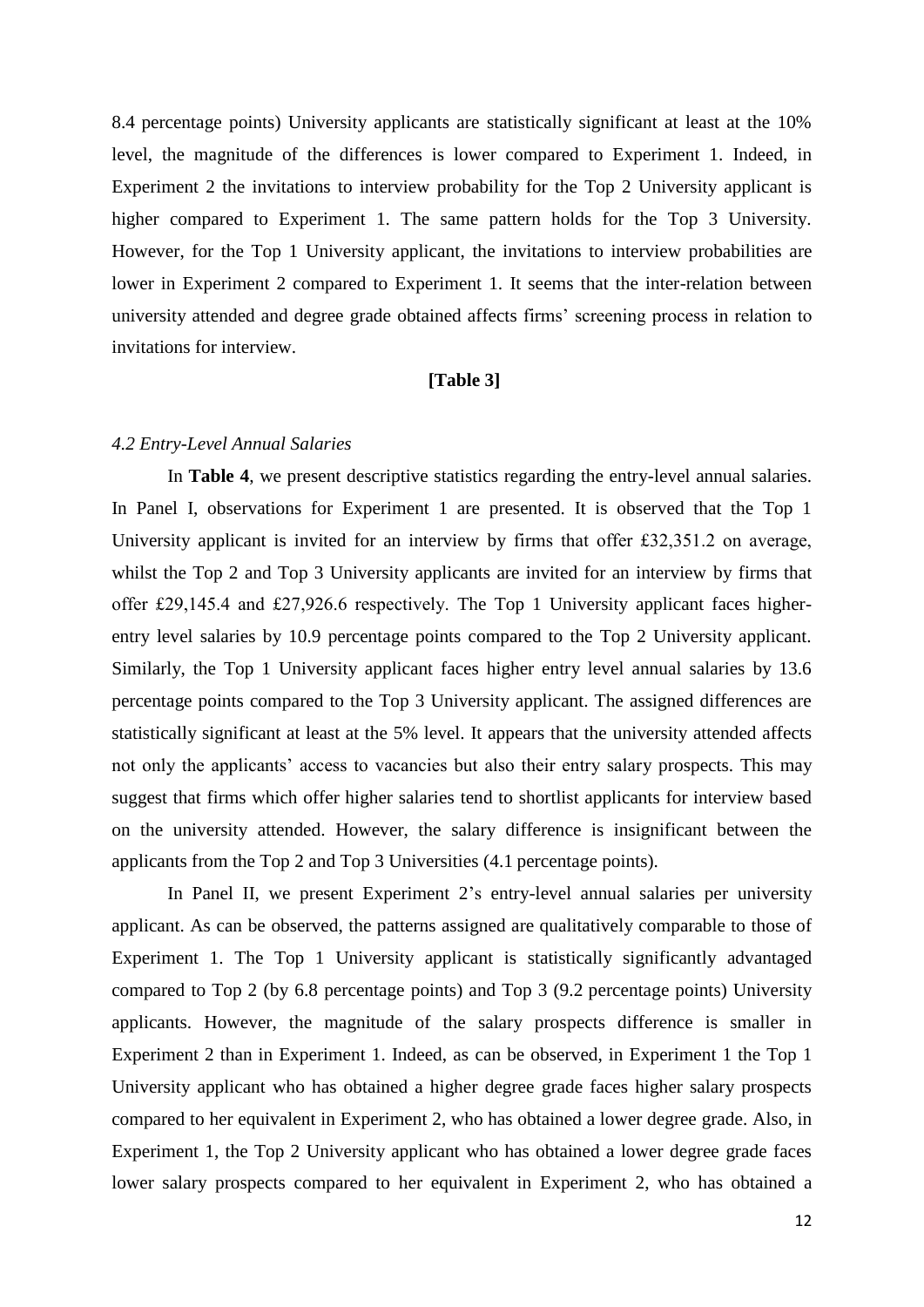higher degree grade. Comparable patterns hold for the Top 3 University applicants. Based on the design of this study and the characteristics of the samples, it seems that higher grades might moderate the relation between university attended and applicants' salary prospects.

#### **[Table 4]**

#### **5. Multivariate Analysis**

#### *5.1 Estimation framework*

The probability of an applicant receiving a job interview is estimated using a probit model (Drydakis, 2015):

$$
Y_i^* = \beta_1 \text{Top2}_i + \beta_2 \text{Top3}_i + \beta_3 \text{ Occ1}_i + \beta_4 \text{Occ2}_i + \beta_5 \text{Occ3}_i + \beta_6 \text{Occ4}_i + \beta_7 \text{Mult}_i
$$
  
+  $\beta_8 \text{HR}_i + \beta_9 \text{FixC}_i + \beta_{10} \text{OnA}_i + \beta_{11} \text{SenO}_i$   
+  $e_i$  Equation (1)

where all variables are binary dummies controlling for university attended, occupations, job and firm characteristics, and the study's effects. Y variable takes the value 1 if the applicant receives an invitation for interview and 0 otherwise. Top 2 variable equals 1 if the university is ranked second in this sample and 0 otherwise, and Top3 variable equals to 1 if the university is ranked third in this sample and 0 otherwise. The reference category (excluded category) is the Top 1 University.

Moreover, Occ1 variable takes the value 1 if the occupation is in financial intermediation, consultancy and banking and 0 otherwise, Occ2 variable equals 1 if the occupation is in real estate and renting and 0 otherwise, Occ3 variable equals 1 if the occupation is in health industry and social support and 0 otherwise, Occ4 variable takes the value 1 if the occupation is in transport, storage and communication and 0 otherwise. The reference category is jobs in manufacturing.

In addition, Mult variable equals 1 if the firm is multinational and 0 otherwise, HR variable takes the value 1 if the firm has a human resources department and 0 otherwise, FixC variable takes the value 1 if the vacancy is on a fixed-term contract and 0 otherwise. Furthermore, OnA variable equals 1 if the vacancy requires an online job application and 0 otherwise, and SenO variable equals 1 if the application from the Top 1 University applicant was sent first. Finally, e is the disturbance.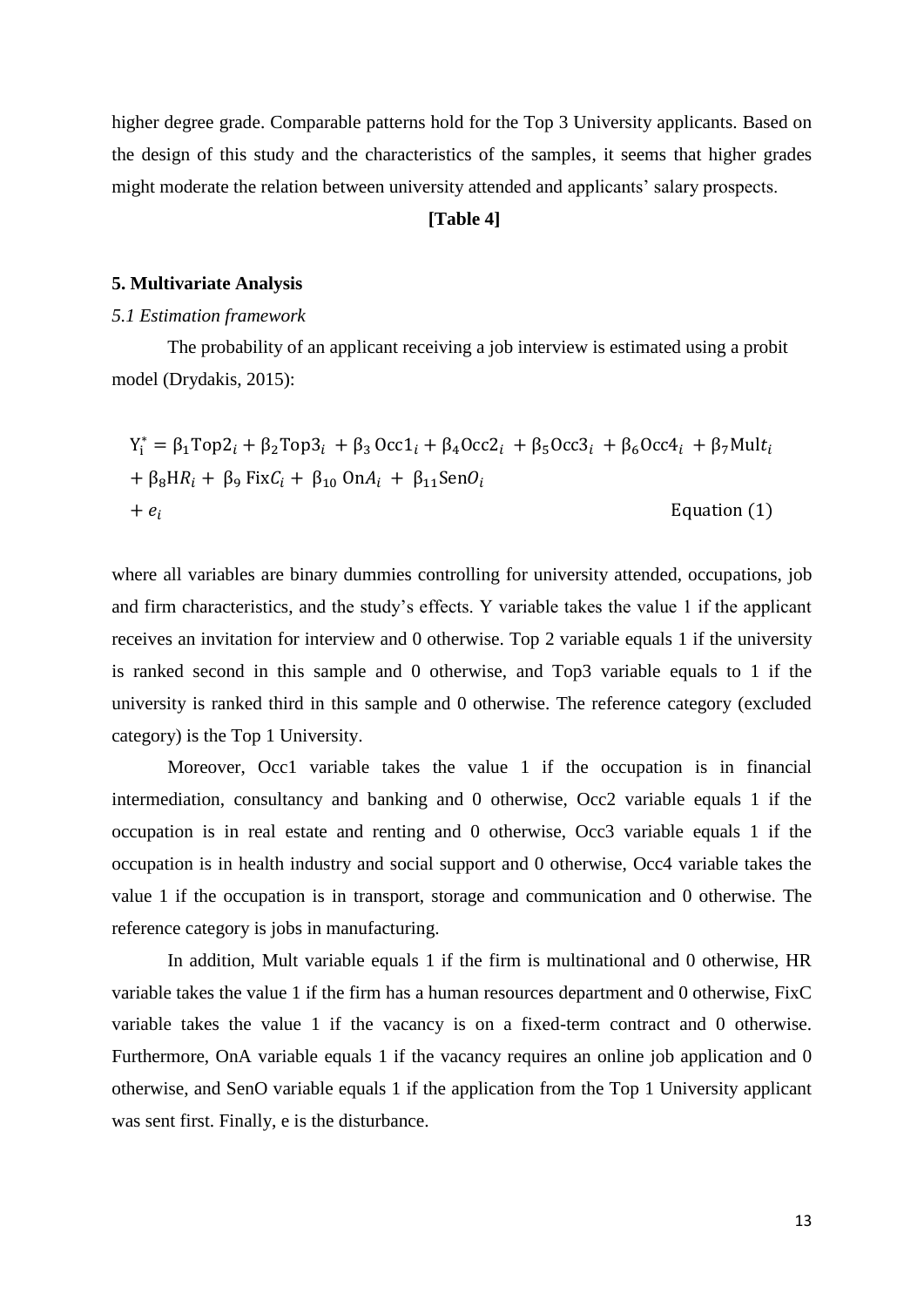In Table 5, Model I presents the estimate results for Experiment 1 invitations for interview. A statistically significant negative  $\beta_1$ and/or  $\beta_2$  coefficient would imply lower job interview probabilities as compared to the reference category. We present the average marginal effects, and in all estimations robust standards are presented, clustered at the occupation level. Similarly, in Model II we present the estimate results for Experiment 2, in which less homogeneous applications in relation to grade obtained have been utilized. To control for grade heterogeneity, Equation (1) is modified by adding one continuous variable called Grad, which measures applicants' grade obtained, which ranges between 58 and 75.

In Model III, we present the analysis of entry-level annual salaries. We use Equation (1), and the empirical strategy adopted in Model I, to estimate straightforward OLS log regressions on the applicants' entry-level annual salary prospects. Note that sample selection is not an issue. Salaries are observed from the beginning (the information is provided in the job advertisement), before an applicant receives the invitation for an interview or a job offer. Finally, in Model IV we present the estimate results for Experiment 2 by adding to Equation (1) the grade obtained information (Grad variable).

#### *5.2 Outcomes: Invitations to interviews*

In **Table 5**, we present the estimate results (Probit) for Experiment 1. In Model I, it is estimated that the applicant from the Top 2 University faces 27.9 percentage points lower chances of receiving an invitation for an interview than her comparable applicant from the Top 1 University. Also, it is estimated that the applicant from the Top 3 University faces 39.4 percentage points lower chances of receiving an invitation for an interview than the Top 1 applicant. Both estimations are statistically significant at the 1% level. Although the three applicants have the same pre-university qualifications and degree grade, the estimations suggest that the applicant from the Top 1 University faces more chances of receiving an invitation compared to the other two applicants. In addition, although the applicant from the Top 3 University has the same human capital, it seems to be less rewarded by the firms compared to the applicant from the Top 2 University. We conclude that the university attended can affect applicants' access to vacancies. Importantly, although both the Top 1 and Top 2 University applicants are studying in Russell Group universities, statistically significant variations in their access to vacancies exist. The outcomes of the current study suggest that between applicants from highly reputable universities, access to vacancies may vary.

#### **[Table 5]**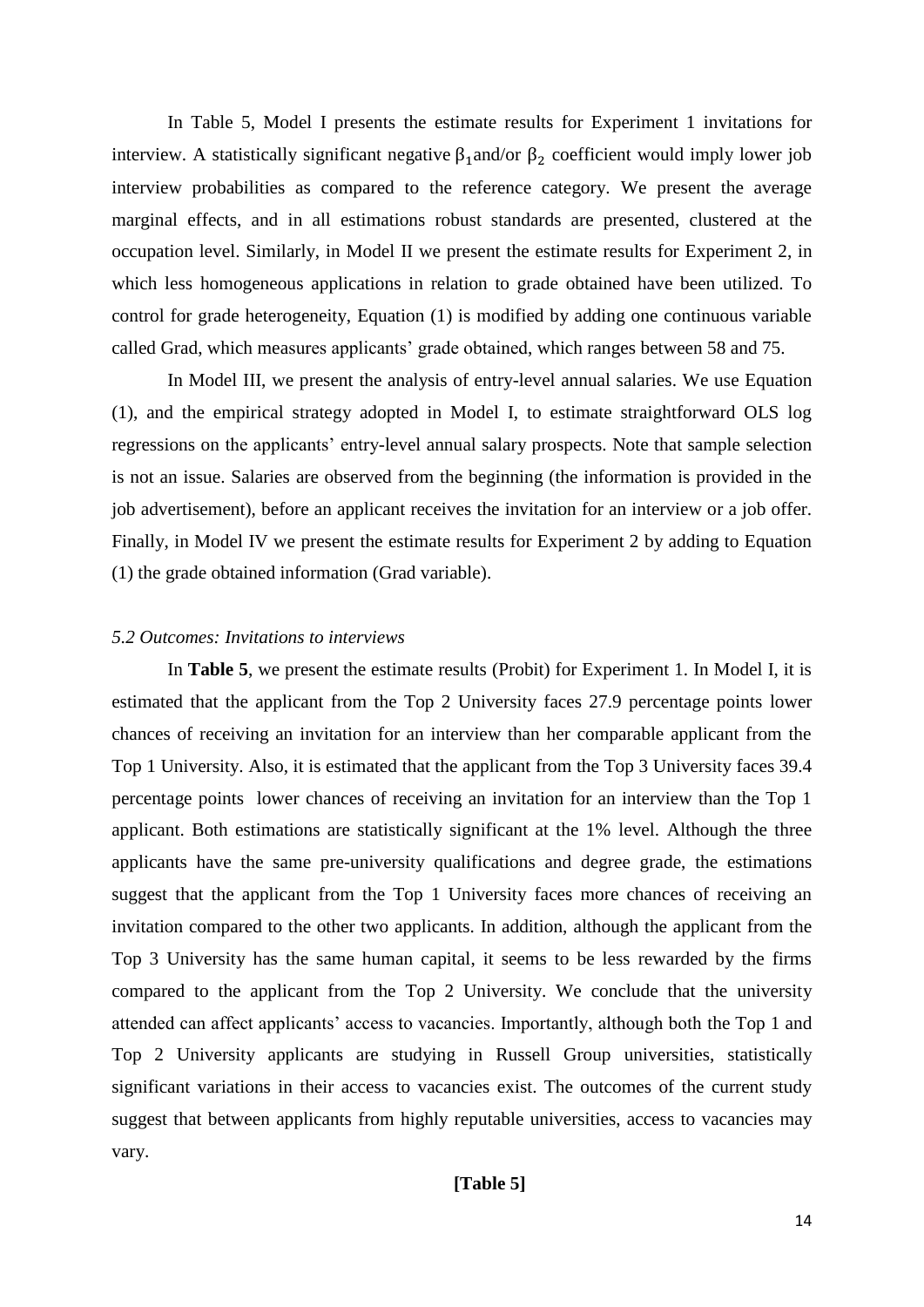In Model II, we present the estimate results (Probit) for Experiment 2. It is observed that the applicants from the Top 2 and Top 3 Universities face lower chances of a job interview than the applicant from the Top 1 University, of the order of 17.3 percentage points and 28.5 percentage points respectively. The estimations are statistically significant at least at the 5% level. Although the applicant from the Top 1 University has the same pre-university qualifications and a lower degree grade than her counterparts from the Top 2 and Top 3 Universities, she faces higher chances for an interview. Similarly, although the applicant from the Top 2 University has a lower degree grade than her counterpart from the Top 3 University, she faces higher chances of receiving an invitation for an interview.

Obviously, the magnitude of Experiment 2's coefficients is lower compared to those of Experiment 1. The moderating factor that affects the invitation to interviews rate might be the degree grades, which vary between the two experiments. Recall that in Experiment 2, the applicants from the Top 2 and Top 3 Universities have higher grades compared to those in Experiment 1. Based on the patterns assigned, it seems that in Experiment 2 the invitation to interview rate is affected by two effects the university attended, and degree grades. And, based on the assigned patterns, it seems that the former effect dominates the latter effect. As we observe in Model II, the university attended effect ranges between 17.3 and 28.5 percentage points, while the degree grades effect is of the order of 4.3 percentage points (i.e. a one standard deviation increase in degree grades increases students' invitation to interviews by 4.3 percentage points). Indeed, in Modell II it is observed that although applicants from the Top 1 and Top 2 Universities are studying in Russell Group universities, they continue to face differing access to vacancies, independently of the fact that the applicant from the Top 2 University has a higher degree grade than the applicant from the Top 1 University.

In **Table 6** we present regression results (Probit) for the total sample of Experiments 1 and 2 (pooled estimations). The assigned patterns are in line with those presented in **Table 5**. As it is observed in Model I, the Top 2 and Top 3 University applicants face lower invitations to interviews than Top 1 University applicants, by 20.8 and 31.8 percentage points respectively. However, the interaction terms suggest that these applicants are in a better position in Experiment 2 than in Experiment 1. That is, the Top 2 and Top 3 University applicants are better off in Experiment 2 than in Experiment 1 by 6.5 and 9.4 percentage points respectively. Since the only difference between the two experiments is the degree grades obtained, it seems that grades can moderate the relation between university attended and invitations for interview. Indeed, as Model I also demonstrates, grades obtained positively affect invitations to interviews.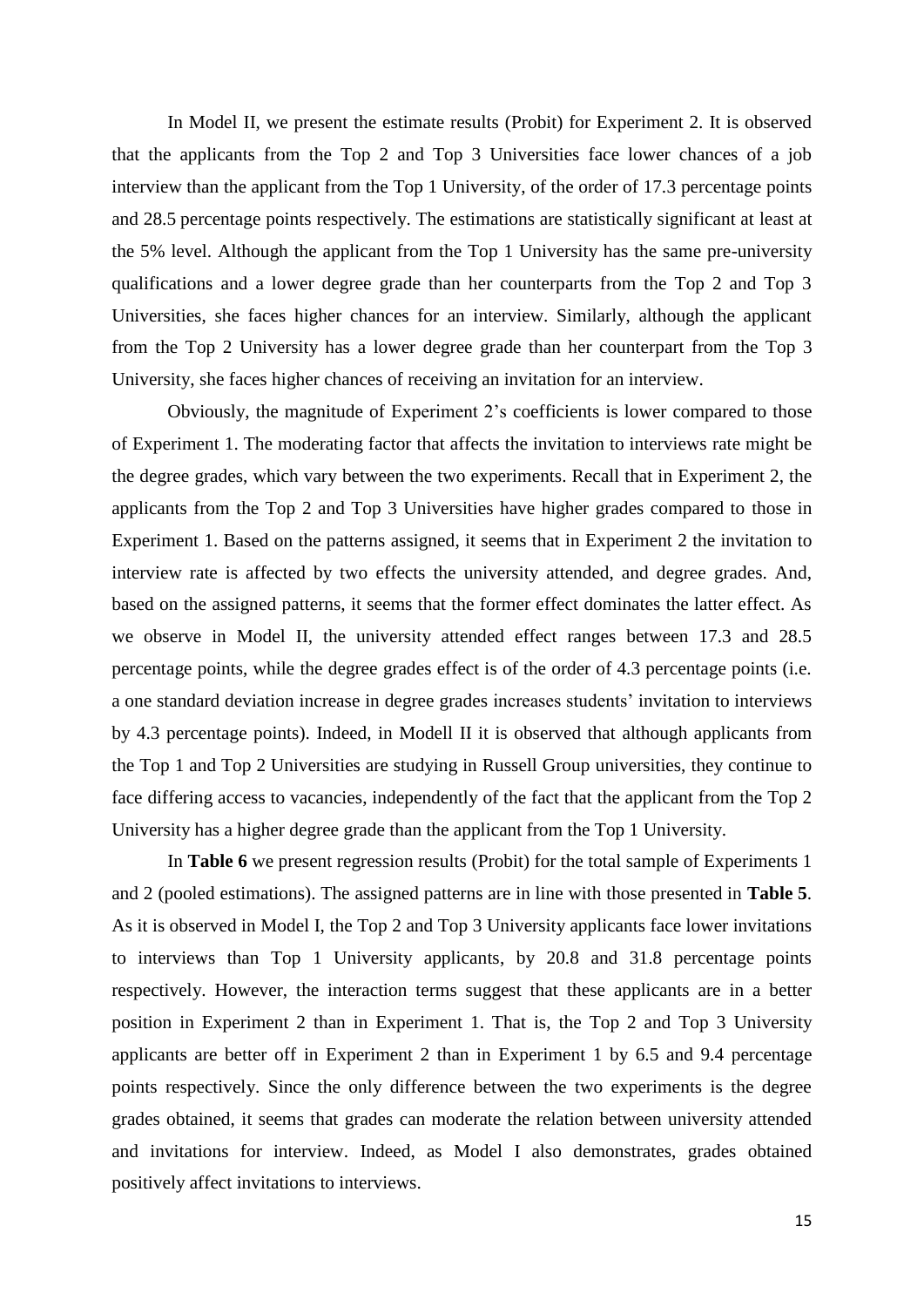#### **[Table 6]**

#### *5.3 Outcomes: Entry-level annual salaries*

In Table 5, we present the analysis of entry-level annual salaries (OLS). In Model III, the estimations suggest that the applicants from the Top 2 and Top 3 Universities face lower entry-level annual salary prospects by 11.3 percentage points and 15.3 percentage points than the applicant from the Top 1 University. The estimations are statistically significant at least at the 5% level. Although both the Top 1 and Top 2 University students study in Russell Group universities, it is clear that the Top 1 University gives its student an entry-level annual salary privilege compared to those of the Top 2 and Top 3 Universities. Also, the Top 2 University gives its student an entry-level annual salary privilege compared to that of the Top 3 University.

In Model IV, we present the estimate results (OLS) for Experiment 2. It is observed that the applicants from the Top 2 and Top 3 Universities face lower salary prospects by 4.2 percentage points and 8.1 percentage points than the applicant from the Top 1 University. The former estimation is statistically insignificant, while the latter is statistically significant at the 5% level. As in the case of invitation to interview, the magnitude of the coefficients is lower compared to those of Experiment 1. The moderating factor that affects the entry-level annual salaries might be students' degree grades, which is the only characteristic that varies among university applicants between Experiments 1 and 2. It is observed that the university attended effect on entry-level annual salaries ranges between 4.2 and 8.1 percentage points, whereas the degree grades effect is of the order of 2.8 percentage points. We might conclude gain that the former effect dominates the latter effect.

These patterns are re-validated in **Table 6**, Model II, where pooled estimations (OLS) are presented (i.e. for both Experiments 1 and 2). We observe that the Top 2 and Top 3 University applicants face lower entry-level annual salary prospects than Top 1 University applicants by 8.1 and 9.5 percentage points respectively. However, these applicants are better off in Experiment 2 than in Experiment 1 by 2.7 and 2.9 percentage points respectively. And since the only difference between the two experiments is grades obtained, we suggest that they might moderate the relation between university attended and salary payoffs. In fact, it is observed that grades obtained can positively affect entry-level salaries by 1.8 percentage points.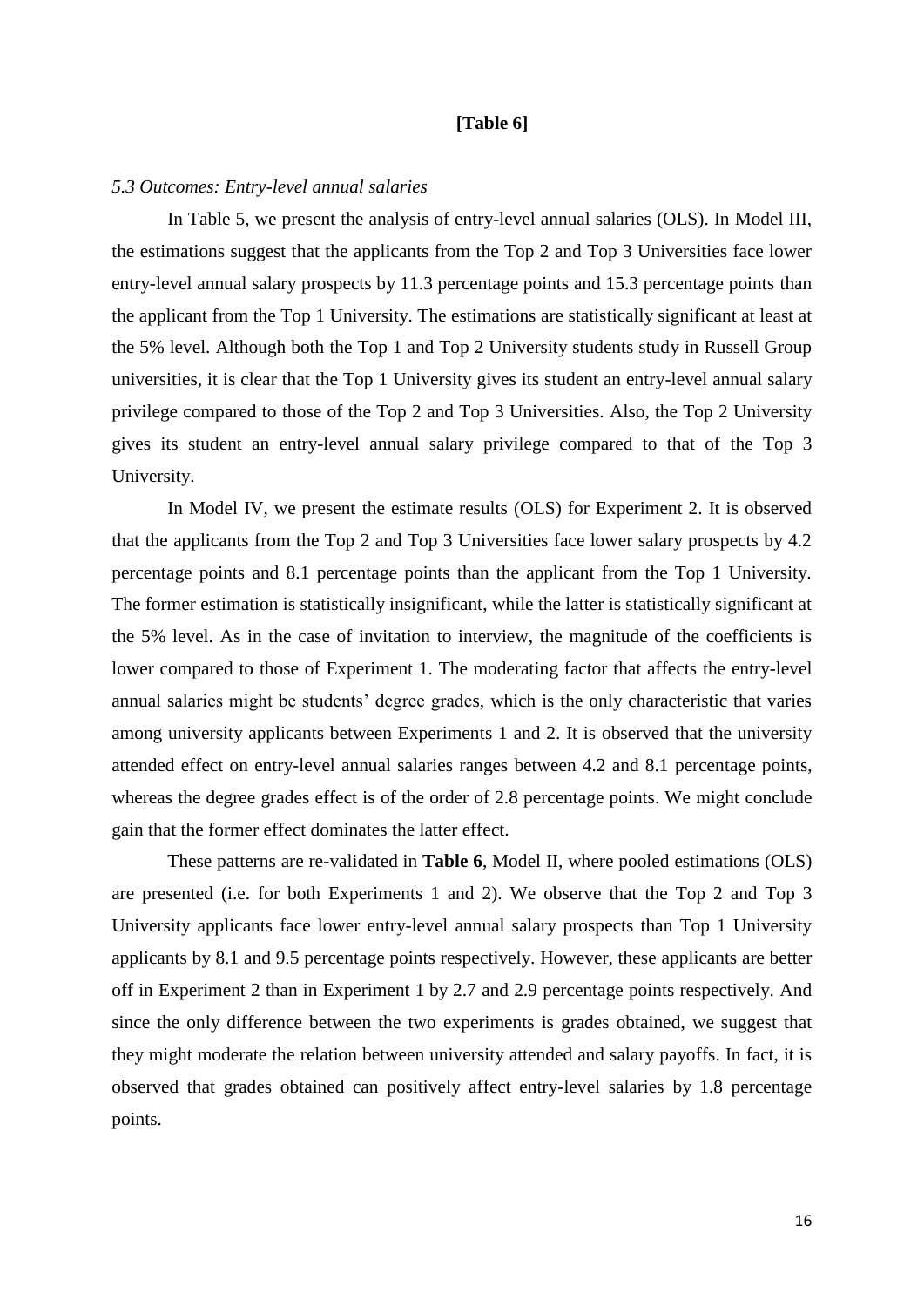#### *5.4 Reputation indexes*

Although the patterns presented suggest that university attended can affect applicants' invitations to interviews and their entry-level annual salaries, we want to clarify which are the factors that may affect the Top 1 University applicant's privilege in comparison to the Top 2 and Top 3 University applicants; in addition, to examine the Top 2 University applicant's privilege in comparison to the Top 3 University applicant. As we have previously presented, although the three universities set the same entry standards, the Top 1 University is characterized as the most research-intensive university (RAE score), while the Top 3 University is characterized as the least research-intensive (RAE score). Also, the Top 1 and Top 2 Universities are Russell Group members, while the Top 3 University has the highest student satisfaction index (NSS score), and the Top 1 University has the lowest student satisfaction index (NSS score). Thus, we have three potential reputation indexes that may quantify the access to vacancies and entry-level annual salary differences between universities. However, in **Table 5**, for multicollinearity reasons we cannot control simultaneously for university attended (i.e. Top 2 and Top 3), Russell Group membership, research intensity (RAE score), and students' satisfaction (NSS score).

In **Table 7**, following the strategy of Black and Smith (2006), we can turn to the Generalized Method of Moments (GMM) estimator, in which we use one quality measure in the structural equation, for instance Russell Group membership, and the remaining two measures as instruments, for instance research intensity (RAE) and students' satisfaction (NSS). As it is observed in Specifications I-III, by adding quality indicators and utilizing GMM estimators, the main results continue to hold. The Top 1 University applicant is better off, in terms of higher invitations to interviews and entry-level annual salary prospects, than the Top 2 and Top 3 University applicants, and the Top 2 University applicant is better off than the Top 3 University applicant in terms of invitations to interviews and entry-level annual salaries. However, additional interesting patterns have been estimated that provide clarifications of the assigned outcomes.

In Model I, in Specification I, we present the estimate results (GMM-Probit) for Experiment 1 invitations to interview. Recall that in Experiment 1 the applicants are as homogeneous as possible. It is observed that a student studying in a Russell Group university faces 28.2 percentage points higher chances of receiving an invitation for an interview than her comparable applicant from a non-Russell Group university. This pattern might thus clarify why Top 1 and Top 2 University applicants who have studied in Russell Group universities are better off compared to the Top 3 University applicant, who has studied in a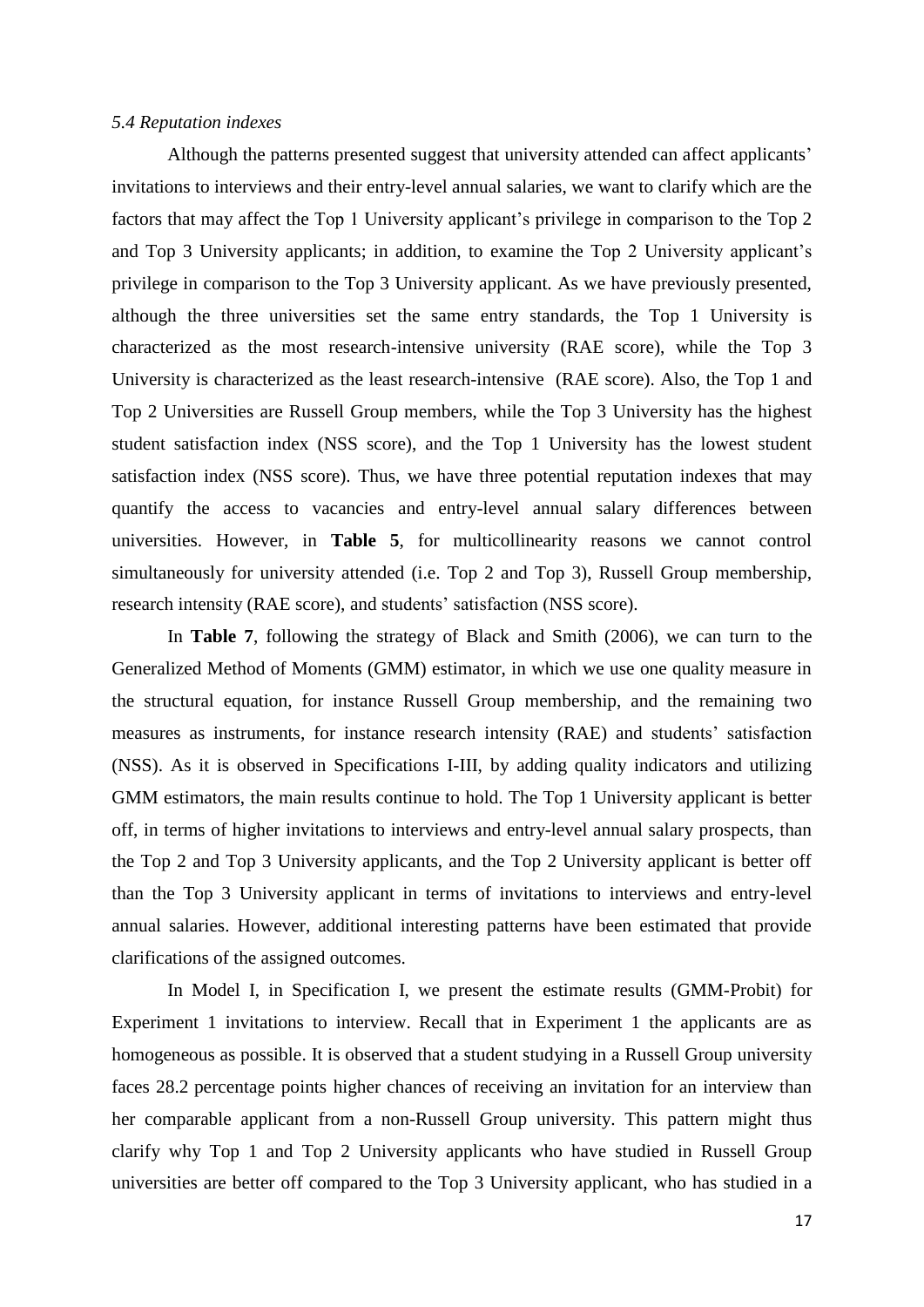non-Russell Group university. Membership of a group of highly reputable universities might boost their graduates' employment prospects.

#### **[Table 7]**

In Model I, in Specification II, it is observed that universities' research intensity (RAE) affects students' invitations to interviews. That is, a one standard deviation increase in RAE score increases students' invitation to interviews by 2.1 percentage points. And since in this study the Top 1 University has the highest RAE score, while the Top 3 University has the lowest RAE score, we can suggest then that the Top 1 University applicant has an advantage in relation to invitations for interviews compared to the Top 2 and Top 3 University applicants, due to the Top 1 University's superiority in research intensity. Also, the estimated pattern might clarify why the Top 1 and Top 2 Universities' applicants face different invitation for interview prospects, although both universities belong to the Russell Group. The Top 1 University applicant might be privileged because her university is more active in research, which might highlight greater quality and reputation. Indeed, the interaction effect between the research intensity score (RAE) and the Top 2 University suggests that the effect of research intensity on applicants' invitations for interview is lower for the Top 2 University applicant than for the Top 1 University applicant. The same pattern holds for the interaction effect between the research intensity score (RAE) and the Top 3 University applicant. That is, research activity might entail a competitive advantage to the Top 1 University that affects its students' invitations to interviews. However, in Model I, Specification III, we observe that students' satisfaction (NSS score) does not affect their invitations to interviews in a statistically significant way.

In the same way, in Model II we present the estimate results (GMM-Probit) for Experiment 2. The patterns are qualitatively comparable to those of Experiment 1. However, in all specifications the magnitude of the coefficients is lower compared to those of Experiment 1. Recall that in Experiment 2 the applicants have acquired heterogeneous degree grades. As the study's general pattern suggests, it seems that students' degree grades might moderate the relation between university attended and access to vacancies. That is, when the Top 3 University applicant has higher degree grades than the Top 1 and Top 2 University applicants, the Russell Group membership and research intensity premiums are lower compared to the case where all students have the same grades.

In Model III, we present the estimate results (GMM) for Experiment 1 entry-level annual salary. Those students having studied in Russell Group universities are invited for interview by firms that offer 11.3 percentage points higher entry-level annual salaries. Also, a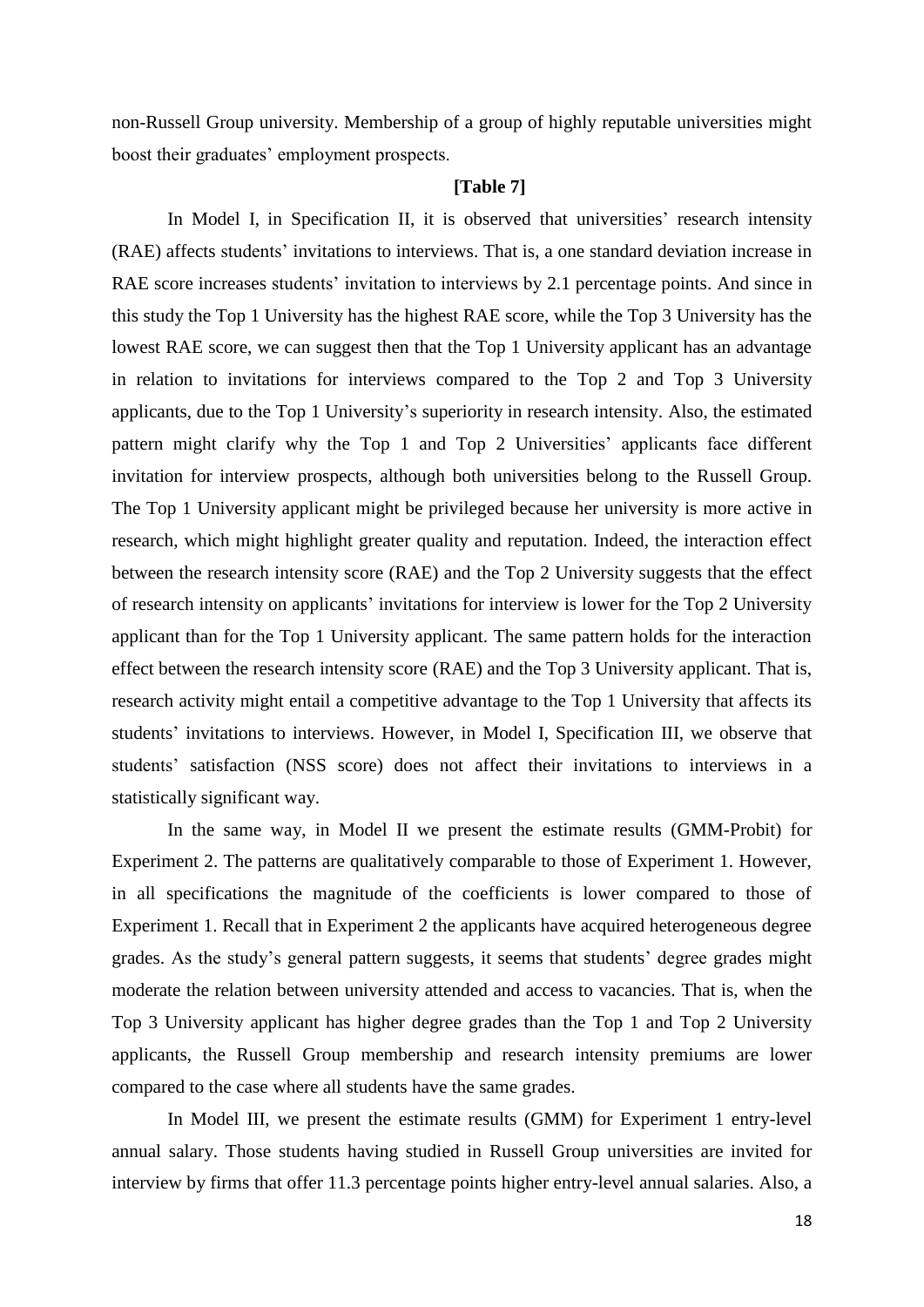one standard deviation increase in universities' research intensity (RAE) increases students' entry-level annual salaries by 2.9 percentage points. That is, the Top 1 and Top 2 University applicants face higher salary prospects because they have studied in Russell Group universities, compared to the Top 3 University applicant. Also, the Top 1 University applicant is better off than the Top 2 and Top 3 University applicants because her university is more research intensive, and this feature seems to positively affect the invitation to interviews rate from those firms that offer higher salaries. However, students' satisfaction (NSS) does not affect graduates' entry-level annual salaries.

Finally, in Model IV, we present the estimate results (GMM) for Experiment 2 entrylevel annual salary. The patterns are qualitatively comparable to those of Experiment 1; however, the magnitude of the coefficients is lower. As has been previously suggested, students' degree grades heterogeneity might act as a moderating factor for the effects of Russell Group membership and research intensity premiums on graduates' employment prospects.

#### **6. Discussion and conclusions**

In this study, we investigated whether university attended can affect graduates' invitations for interview and entry-level annual salaries, ensuring that bias problems caused by omitted variables, such as job seekers' motivation, personality characteristics and family/network support, cannot affect the relations under examination. By controlling several characteristics, such as gender, age, ethnicity, marital status, subject of degree, grade obtained, pre-professional experience, skills, and personal characteristics, we concluded that applicants who studied in universities that are ranked in better positions, based on the UK league tables, gain more invitations to interviews and higher entry-level annual salaries than those who studied in universities that are ranked in lower positions. To clarify the assigned pattern, we utilized qualitative indicators and we estimated that both membership of a scholarly group of universities (Russell Group membership) and universities' research intensity (RAE score) can positively affect their graduates' invitations to interviews and entry-level annual salaries. Also, by analysing degree grades, the study suggested that graduates' degree grades can moderate the relation between university attended and invitations to interview, as well as the relation between university attended and entry-level annual salaries.

The design of the current study allowed us to capture difficult-to-measure patterns, such as access to job vacancies and early annual salaries. We suggest that, even before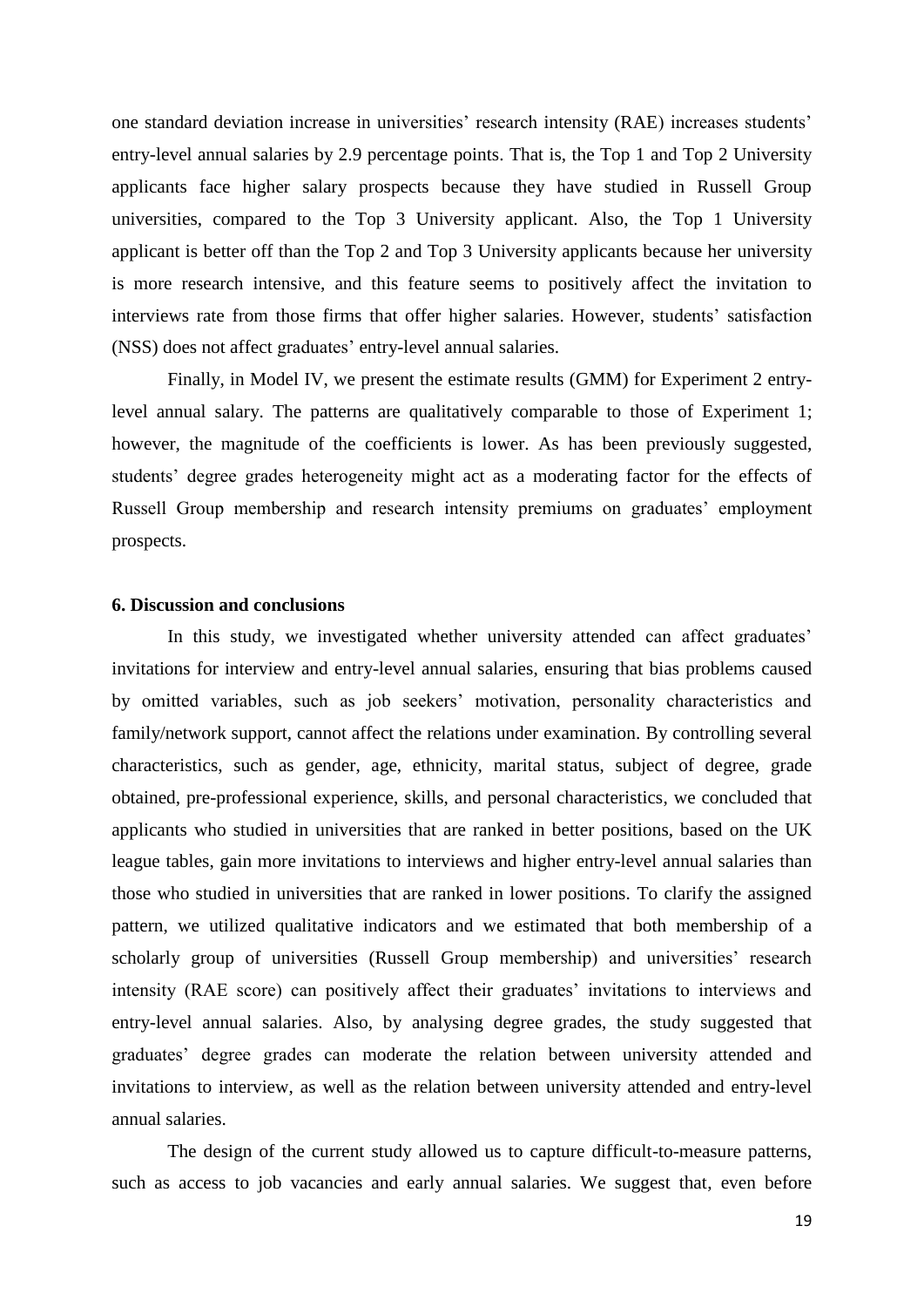meeting their applicants and evaluating for themselves their skills, motivation and personality characteristics, firms tend to favour those having acquired a degree from a university ranked in a better position. The results of this study are in line with previous UK and US studies that have found that university quality/reputation can affect graduates' earnings (Chevailer and Conlon, 2003; Hoekstra, 2009; Broecke, 2012). As we have discussed, the literature in this area suggests that education from reputable universities might increase an individual's human capital investment, and thus future productivity and earnings (Dobbs et al., 2008; Hartog et al., 2010). At the same time, given that academic excellence is correlated with specific universities, firms might screen applicants and reward them based on these criteria (Geiger, 2004; Hazelkorn, 2008; Kjelland, 2008).

In the international literature, most studies have examined graduates' subsequent earnings (i.e. three years after graduation). Importantly, however, our study gave us the opportunity to establish also that graduates from more reputable universities gain higher chances of receiving invitations for interviews, thus gaining improved access to occupations, and also that they are shortlisted for higher-earning jobs. The patterns of our study suggest that the universities attended might affect graduates' employment prospects from the preliminary stage of the hiring process (see, also Drydakis, 2015). Also, this study contributes to the domain of educational economics, because it provides a basis for future field studies in the area. Whether the current patterns are affected by greater university heterogeneity is an open question; also, whether industrial and occupational characteristics affect the outcomes requires further investigation.

In this study, since the outcome measures were taken before the applicants and the firms met in person, we were able to control for a great deal of information that firms may observe when meeting the applicants. Having done so, the outcomes are more informative and provide clearer patterns for the relationship between universities attended and labour market prospects, as compared to the cited studies, which fail to control for the potential impact of applicants' ability, skills, personality, and job search-related networks. Almost all of the previous researches did not consider the aforementioned core parameters, the omission of which from the econometric specification may have affected the interpretation of the results.

The patterns revealed by this study should be interesting for social planners, universities, and students. Currently, there is a general public interest regarding whether the university entered or the universities under consideration will affect graduates' chances of quick job placement, as well as future earnings. This study has come at a critical time for the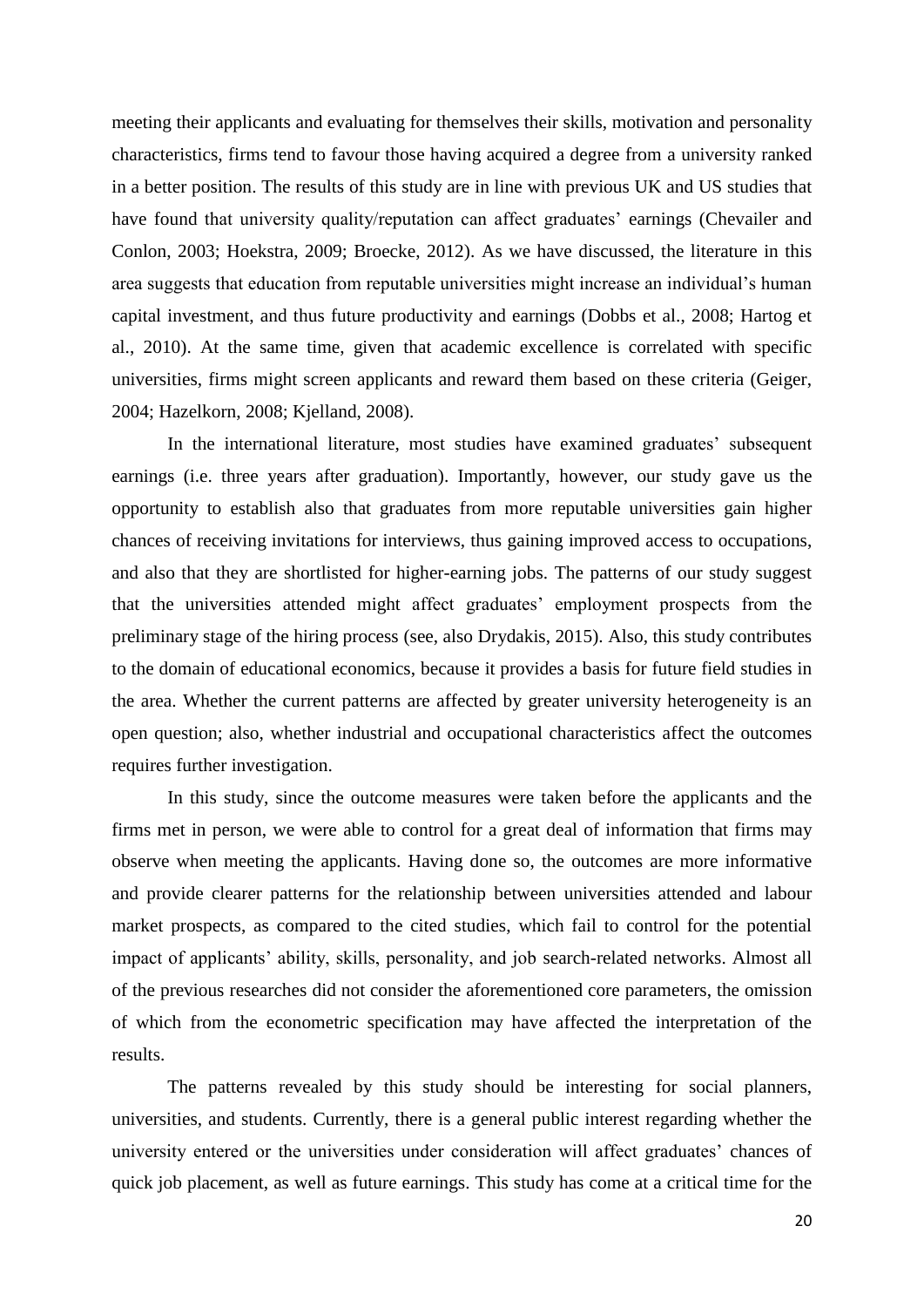higher education sector, considering the tripling of the UK tuition fees in 2012, which has affected students' choices, and caused universities to place tremendous emphasis on rankings in order to attract new students. Our study's outcomes have suggested that graduates' employment prospects are a function of universities' ranking position and quality scores. As long as higher-ranked universities provide favourable labour market outcomes to their graduates, universities and social planners should focus on and support the factors that affect institutions' academic reputation, such as research intensity and research-based teaching. The UK government should provide resources in order to promote institutional improvements across universities, enabling higher education to maximize its positive benefits to the community through higher employment rates and earned income. If universities with low reputations might negatively affect graduates' employment prospects, then social planners should intervene in order to set quality standards and boost universities' excellence. Graduates would then be judged more fairly by their own academic merit, rather than the reputation of their university.

In addition, as we have discussed, it seems that access to statistical information is vital for firms' screening strategies. Because in reality firms do not directly observe graduates' skills and motivation, free information from league tables on universities' performances might be used as a source in order to draw inferences about difficult-to-observe characteristics. By presenting a fair picture of their achievements and working on factors that affect academic quality, universities could strengthen their reputation in the market and improve their graduates' prospects.

Also, the outcome that better grades can positively affect applicants' access to vacancies and entry-level annual salaries, thus reducing the premium difference in labour market prospects between higher and lower-ranked universities, is of further importance for universities and students. Universities should create inclusive teaching and learning environments that allow students to receive inspiration, in order to engage more with their course and succeed in their studies. In the same time, for students it seems that the time and effort invested in order to secure a good grade is rewarded. Human capital and screening arguments then become important factors when evaluating the degree grade premiums.

Finally, we have to highlight that the results of this study are simply an indication of the relationship between the university attended and applicants' labour market outcomes. This study enabled us to examine differences in labour market prospects at the initial stage of a recruitment process, between students who have studied in different universities. As a result, the relation between university attended and graduates' actual performance has been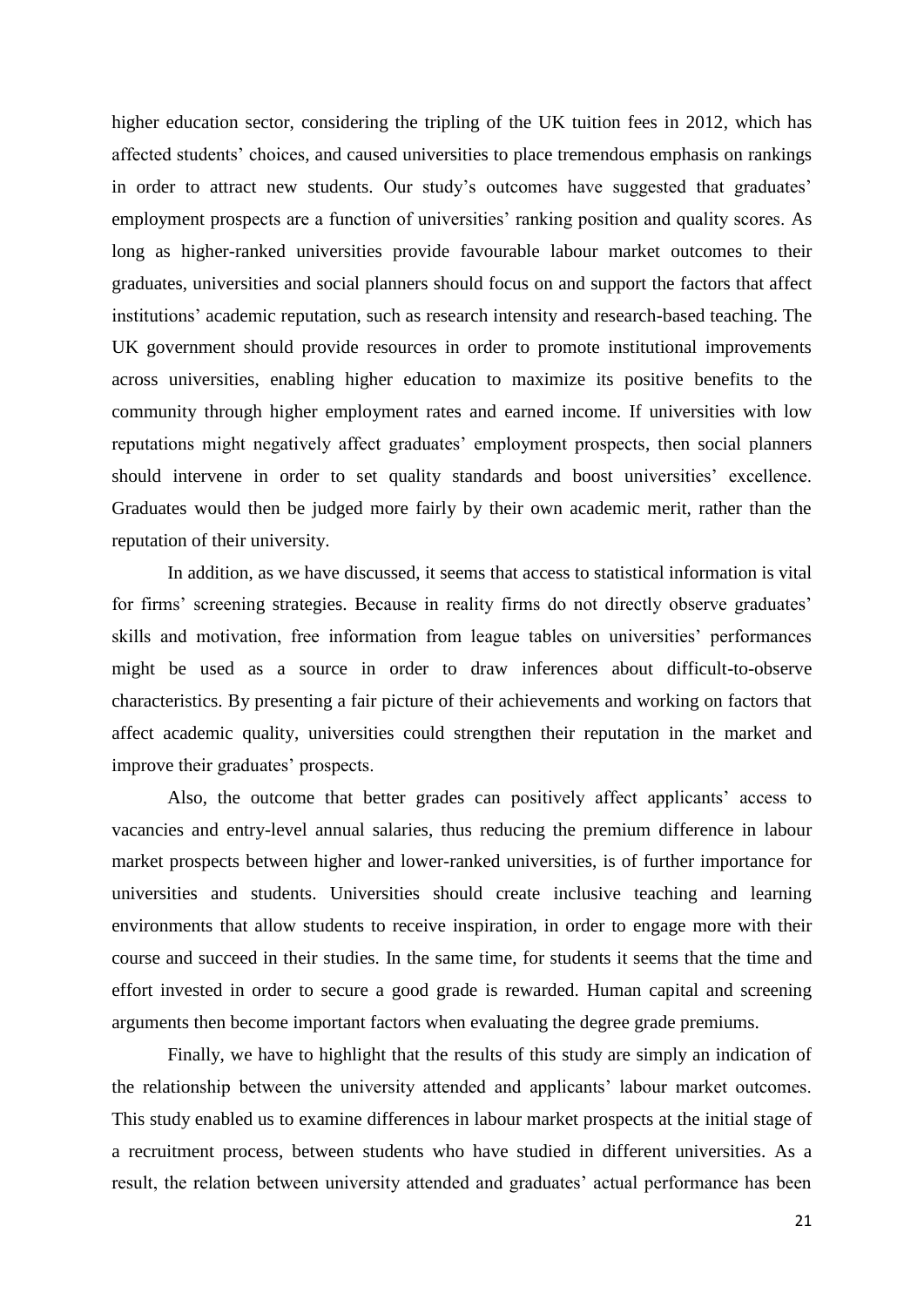not evaluated. Importantly also, whether better secondary schools may result in students' admission to better universities has not been evaluated. It is probable that attending a better primary and secondary school may result in improved labour market prospects. In this study, we did not have information regarding primary and secondary schools' quality scores in order to reveal potentially statistically significant patterns. In addition, the presented patterns are only applicable to the utilized applicants' profile, universities, job-search strategy, occupations, region and time period. Undoubtedly, further work is needed in order to provide further generalizations on the relations under examination.

#### **References**

- Altonji, J. G. and Pierret, C. R. (2001). Employer Learning and Statistical Discrimination. *Quarterly Journal of Economics*, 116: 313-350.
- Arcidiacono, P. Bayer, P. and Hizmo, A. (2010). Beyond Signaling and Human Capital: Education and the Revelation of Ability. *American Economic Journal: Applied Economics*, 2:76-104.
- Bedard, K. (2001). Human Capital versus Signaling Models: University Access and High School Dropouts. *Journal of Political Economy*, 109: 749-775.
- Drydakis, N. (2015). Economics Applicants in the UK Labour Market. *International Journal of Manpower*, 36: 296-333.
- Black, D. A. and Smith, J. A. (2004). How Robust is the Evidence on the Effects of College Quality? Evidence from Matching. *Journal of Econometrics*, 121: 99-124.
- Black, D. A. and Smith, J. A. (2006). Estimating the Returns to College Quality with Multiple Proxies for Quality. *Journal of Labor Economics*, 24: 701-728
- Brewer, D. J. Eide, E. and Ehrenberg, R. (1999). Does it Pay to Attend an Elite Private College? Cross-Cohort Evidence on the Effects of College Type on Earnings. *Journal of Human Resources*, 34: 104-123.
- Brewer, D. J. Gates, S. M. and Goldman, C.A. (2002). *In Pursuit of Prestige: Strategy and Competition in US Higher Education*. New Brunswick: Transaction Press.
- Broecke, S. (2012). University Selectivity and Earnings: Evidence from UK Data on Applications and Admissions to University. *Economics of Education Review*, 31: 96- 107.
- Chevalier, A. and Conlon, G. (2003) Does it Pay to Attend a Prestigious University? Centre for the Economics of Education (CEE) Discussion Paper P0033.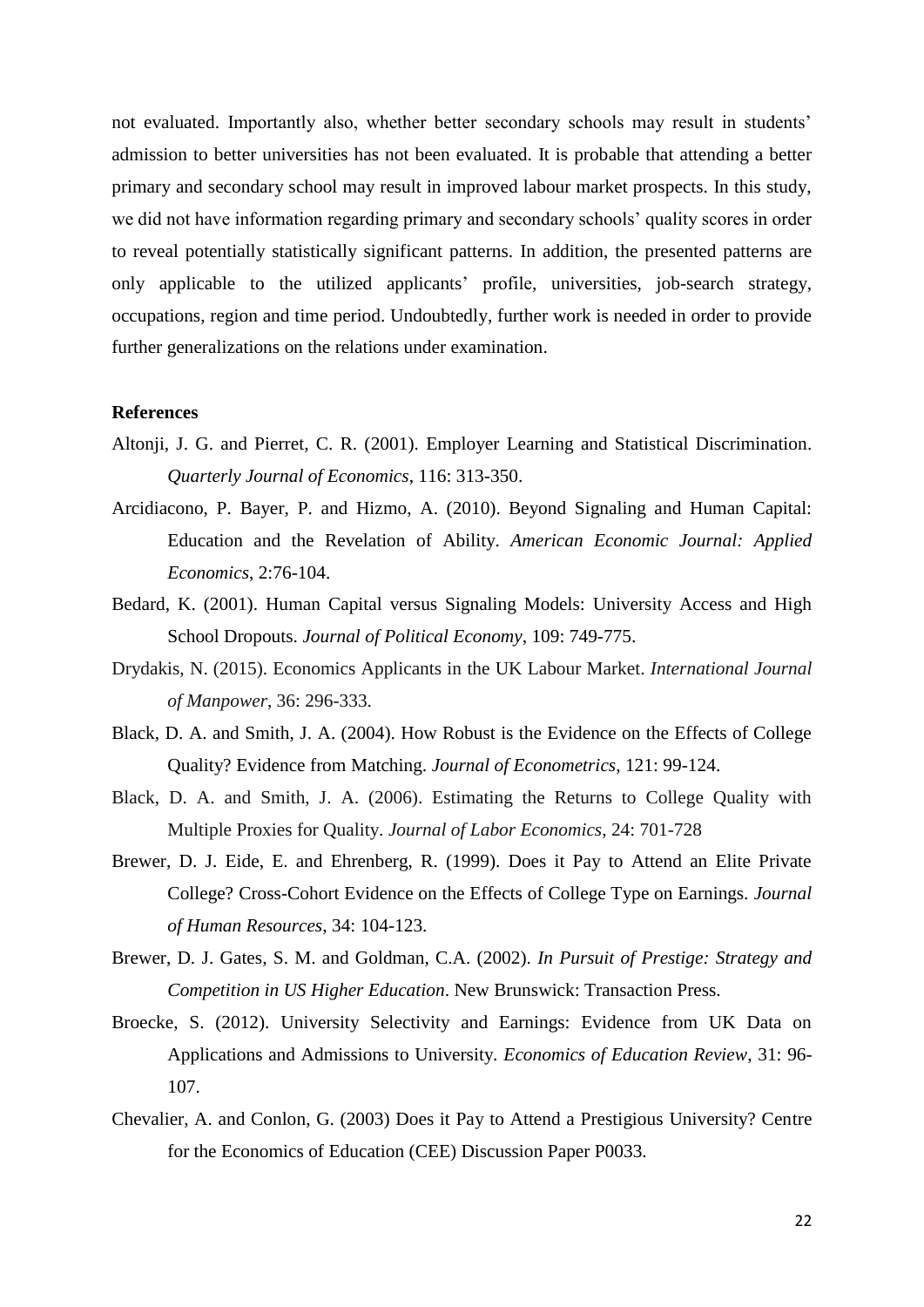- Dale, S. B. and Krueger, A. B. (2002). Estimating the Payoff to Attending a More Selective College: An Application of Selection on Observables and Unobservable. *The Quarterly Journal of Economics*, 117: 1491-1527.
- Dale, S. B. and Krueger, A. B. (2014). Estimating the Effects of College Characteristics over the Career Using Administrative Earnings Data. *Journal of Human Resources*, *49*: 323-358.
- Dobbs, R. L. Sun, J. Y. and Roberts, P. B. (2008). Human Capital and Screening Theories: Implications for Human Resource Development. *Advances in Developing Human Resources*, 10: 788-801.
- Hartog, J. Sun, Y. and Ding, X. (2010). University Rank and Bachelor's Labour Market Positions in China. *Economics of Education Review*, 29: 971-979.
- Hazelkorn, E. (2008). Learning to Live with League Tables and Ranking: The Experience of Institutional Leaders. *Higher Education Policy*, 21: 193-215.
- Hanushek, E. A. and Kimko. D. D. (2000). Schooling, Labor Force Quality, and the Growth of Nations. *American Economic Re*view, 90: 1184–1208.
- Hanushek, E. and Welch, F. (2006). *Handbook of Economics of Education*. Amsterdam: Elsevier.
- Higher Education Statistics Agency. (2013). *Destination of Leavers from Higher Education: 2010/11.* Cheltenham: Higher Education Statistics Agency.
- Hoekstra, M. (2009). The Effect of Attending the Flagship State University on Earnings: A Discontinuity-Based Approach. *The Review of Economics and Statistics*, 91: 717-724.
- Hussain. I. McNally, S. Shqiponja, T. (2009). University Quality and Graduate Wages in the UK. Institute for the Study of Labour IZA. Discussion Paper Series No. 4043. Bonn: Germany.
- Geiger, R. L. (2004). *Knowledge and Money, Research Universities and the Paradox of the Marketplace.* Stanford: Stanford University Press.
- Kjelland, J. (2008). Economic Returns to Higher Education: Signaling Versus Human Capital Theory; An Analysis of Competing Theories. *The Park Place Economist,* 16: 69-77.
- Watts, D. (2003). Six Degrees: *The Science of a Connected Age*. New York: Norton, W.W. and Company.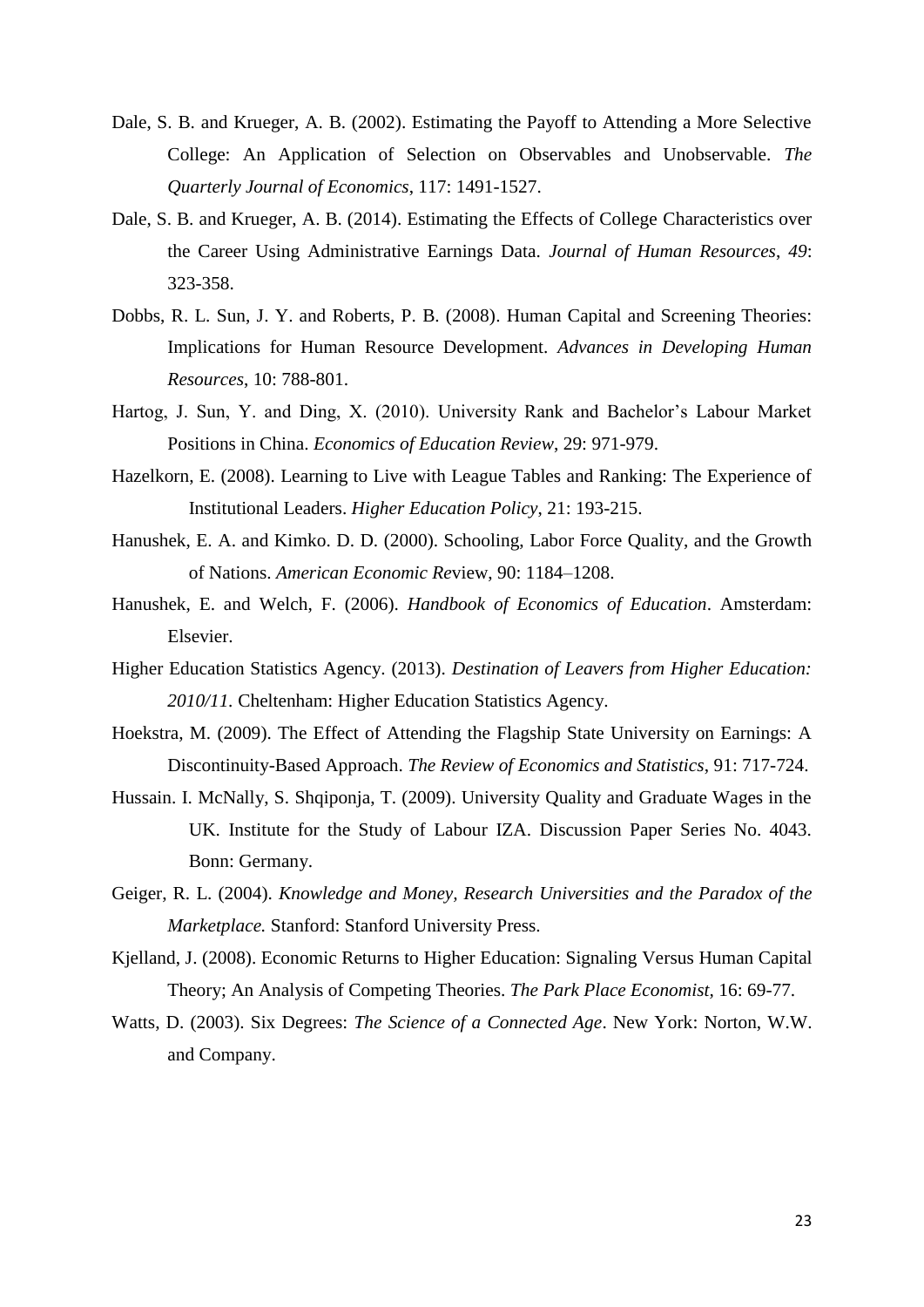| Categories                                                         | Mean  | Standard  |
|--------------------------------------------------------------------|-------|-----------|
|                                                                    |       | Deviation |
| Men $(\%)$                                                         | 47.16 | 0.42      |
| Age (continuous variable; years)                                   | 21.15 | 0.57      |
| British-White (%)                                                  | 71.03 | 0.62      |
| Married (%)                                                        | 3.33  | 0.43      |
| Secondary education in State Schools (non fee-paying) (%)          | 87.16 | 0.38      |
| University grade obtained (continuous variable, out of 100)        | 67.13 | 1.88      |
| Working experience (continuous variable; months)                   | 0.32  | 0.04      |
| Knowledge of software (Office, E-views, SPSS) (%)                  | 87.86 | 0.16      |
| Pre-professional experience: projects delivery as part of major    | 84.23 | 0.31      |
| modules $(\%)$                                                     |       |           |
| Pre-professional experience: quantitative methods used when        | 83.53 | 0.26      |
| writing the final thesis $(\%)$                                    |       |           |
| Percentage of applicants that include 'ability to work in team' in | 87.58 | 0.42      |
| their CV $(\% )$                                                   |       |           |
| Percentage of applicants that include 'communication skills' in    | 85.05 | 0.39      |
| their $CV(%)$                                                      |       |           |
| Percentage of applicants that include 'sociable' in their CV (%)   | 81.78 | 0.26      |
| Percentage of applicants that include 'amiable' in their CV (%)    | 72.32 | 0.19      |
| Percentage of applicants that include 'cinema as a hobby' in their | 74.69 | 0.26      |
| CV(%)                                                              |       |           |
| Percentage of applicants that include 'music as a hobby' in their  | 69.98 | 0.15      |
| CV(%)                                                              |       |           |
| Contact details of two professors to stand as referees (%)         | 77.38 | 0.11      |
| Observations                                                       | 64    |           |

# **Table 1. Descriptive Statistics; Participants' Characteristics**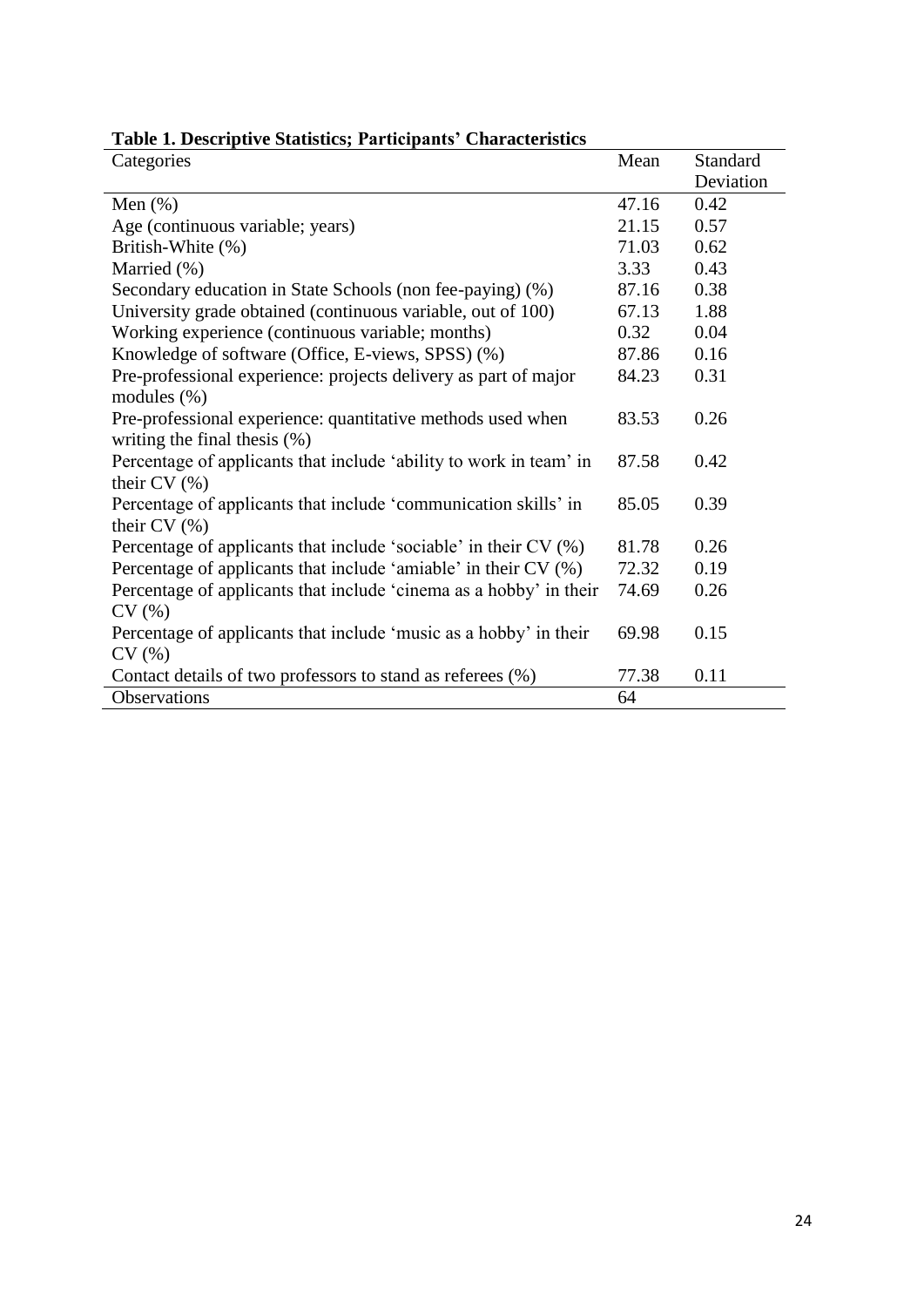| Categories                                                      | Mean      | Standard  |
|-----------------------------------------------------------------|-----------|-----------|
|                                                                 |           | Deviation |
| Entry level annual salary (continuous variable)                 | £31,110.2 | £5,324.6  |
| Jobs in financial intermediation, consultancy and banking (%)   | 21.66     | 0.41      |
| Jobs in real estate and renting (%)                             | 17.35     | 0.37      |
| Jobs in health industry and social support (%)                  | 20.23     | 0.40      |
| Jobs in transport, storage and communication (%)                | 16.66     | 0.37      |
| Jobs in construction, manufacturing, electricity, gas and water | 24.08     | 0.43      |
| supply $(\%)$                                                   |           |           |
| Fixed contract vacancies (%)                                    | 22.14     | 0.41      |
| Multinational firm (%)                                          | 31.42     | 0.46      |
| Existence of human resources (%)                                | 70.00     | 0.45      |
| Vacancies require online application (%)                        | 40.71     | 0.49      |
| Observations                                                    | 140       |           |

# **Table 2. Descriptive Statistics; Jobs' and Firms' Characteristics**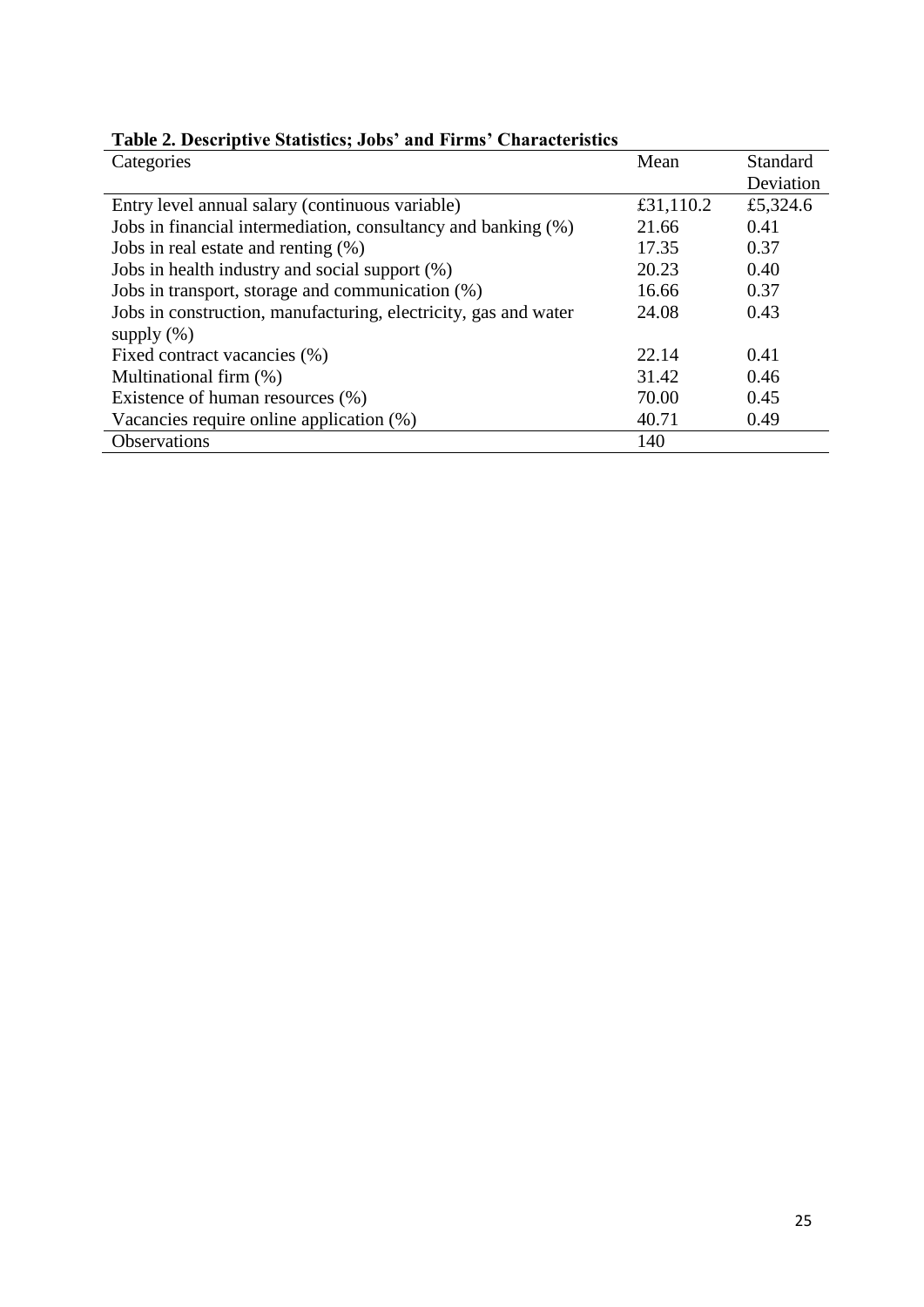| Table 3. Invitations to Interviews (Access to Vacancies) Outcomes |                                                                  |                                                                  |                                                                  |                                                                                                                 |                                                                                                                 |                                                                                                                  |
|-------------------------------------------------------------------|------------------------------------------------------------------|------------------------------------------------------------------|------------------------------------------------------------------|-----------------------------------------------------------------------------------------------------------------|-----------------------------------------------------------------------------------------------------------------|------------------------------------------------------------------------------------------------------------------|
|                                                                   |                                                                  | П                                                                | Ш                                                                | IV                                                                                                              | V                                                                                                               | VI                                                                                                               |
|                                                                   | Top 1<br>University<br>applicant<br>invitations<br>to interviews | Top 2<br>University<br>applicant<br>invitations<br>to interviews | Top 3<br>University<br>applicant<br>invitations<br>to interviews | Difference in treatment:<br>Top1 University applicant<br>$\underline{\mathbf{v}}$<br>Top 2 University applicant | Difference in treatment;<br>Top1 University applicant<br>$\underline{\mathbf{v}}$<br>Top 3 University applicant | Difference in treatment;<br>Top 2 University applicant<br>$\underline{\mathbf{v}}$<br>Top 3 University applicant |
| Panel I                                                           |                                                                  |                                                                  |                                                                  |                                                                                                                 |                                                                                                                 |                                                                                                                  |
| Experiment 1<br>$n=69$                                            | 59.4%<br>$n=41$                                                  | 31.8%<br>$n=22$                                                  | 21.7%<br>$n=15$                                                  | 27.5 percentage points<br>$n=19$<br>$x^2=9.7*$                                                                  | 37.6 percentage points<br>$n=26$<br>$x^2 = 22.5*$                                                               | 10.1 percentage points<br>$n=7$<br>$x^2 = 4.5$ **                                                                |
| Panel II<br>Experiment 2<br>$n=71$                                | 57.7%<br>$n=41$                                                  | 40.8%<br>$n=29$                                                  | 32.2%<br>$n=23$                                                  | 16.9 percentage points<br>$n=12$<br>$x^2 = 5.1$ **                                                              | 25.3 percentage points<br>$n=18$<br>$x^2 = 14.7*$                                                               | 8.4 percentage points<br>$n=6$<br>$x^2 = 3.6$ ***                                                                |

Note: Universities are presented in a ranked order. Universities' rankings similarly apply for both the universities and the actual departments of economics. \*Significant at the 1% level. *\*\*Significant at the 5% level. \*\*\*Significant at the 10% level.*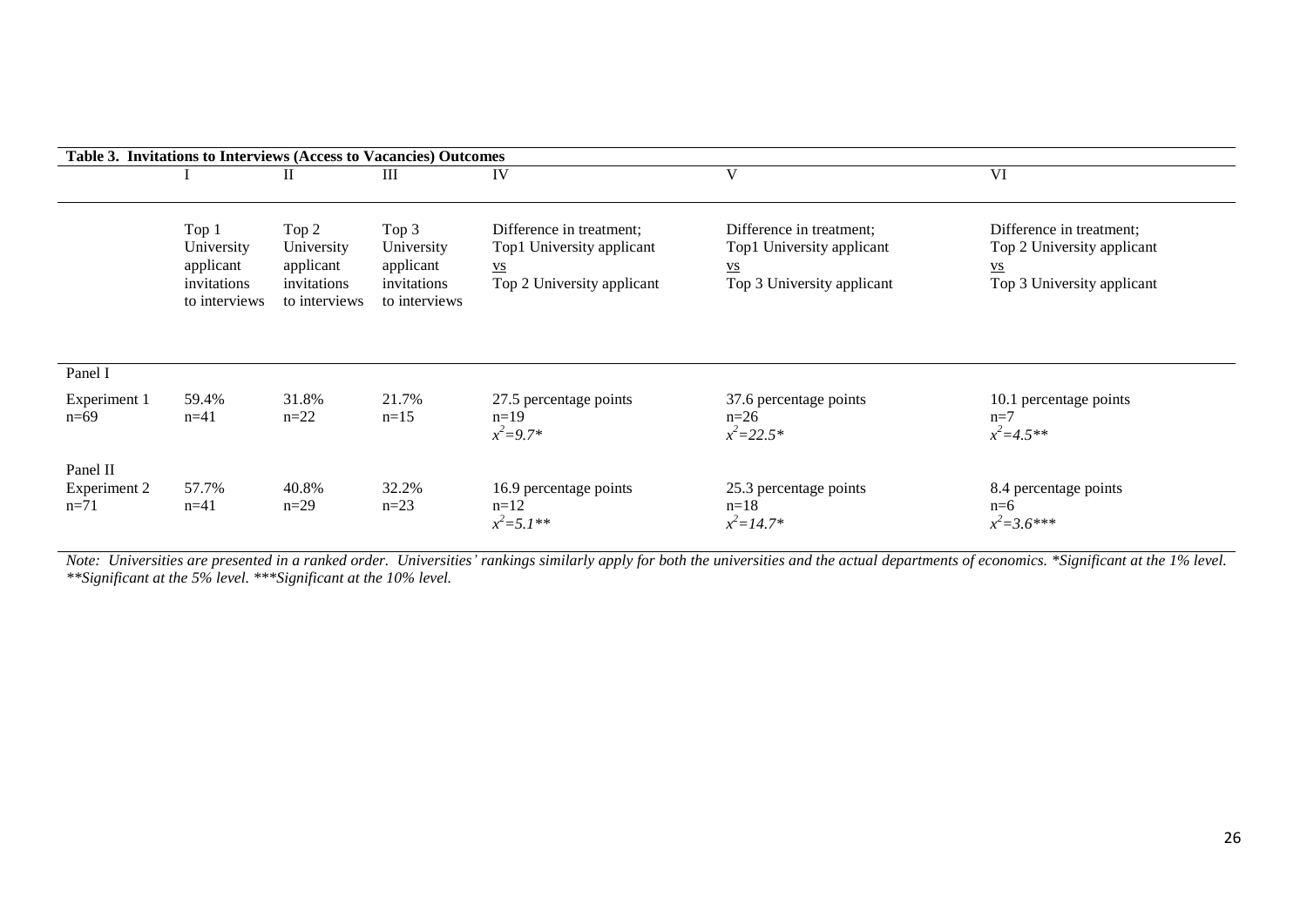| таяк ¬. Descriptive Statistics, Emiry Ecver Anniual Salarics |                       | $\scriptstyle\rm II$    | III                                   | IV                                     | V                                  |
|--------------------------------------------------------------|-----------------------|-------------------------|---------------------------------------|----------------------------------------|------------------------------------|
|                                                              |                       |                         | Difference in treatment;              | Difference in treatment;               | Difference in treatment;           |
|                                                              | Entry level           | Entry level             |                                       |                                        |                                    |
|                                                              | annual                | annual                  | Top1 University applicant             | Top1 University applicant              | Top 2 University applicant         |
|                                                              | salary                | salary                  | $\underline{\mathbf{v}}$              | $\underline{\mathbf{v}}$               | $\underline{\mathbf{v}}$           |
|                                                              | (mean)                | (standard<br>deviation) | Top 2 University applicant            | Top3 University applicant              | Top 3 University applicant         |
| Panel I                                                      |                       |                         |                                       |                                        |                                    |
| Experiment 1                                                 |                       |                         |                                       |                                        |                                    |
| Top 1 University applicant                                   | £32,351.2<br>$n = 41$ | £4,480.8                | 10.9 percentage points<br>$t=2.652**$ | 13.6 percentage points<br>$t = 3.135*$ | 4.1 percentage points<br>$t=0.738$ |
| Top 2 University applicant                                   | £29,145.4<br>$n=22$   | £4,744.0                |                                       |                                        |                                    |
| Top 3 University applicant                                   | £27,926.6<br>$n=15$   | £5,263.4                |                                       |                                        |                                    |
| Panel II<br><b>Experiment 2</b>                              |                       |                         |                                       |                                        |                                    |
|                                                              |                       |                         |                                       |                                        |                                    |
| Top 1 University applicant                                   | £31,832.4<br>$n=41$   | £5,545.1                | 6.8 percentage points<br>$t=1.674***$ | 9.2 percentage points<br>$t = 2.066**$ | 2.6 percentage points<br>$t=0.538$ |
| Top 2 University applicant                                   | £29,662.0<br>$n=29$   | £5,038.7                |                                       |                                        |                                    |
| Top 3 University applicant                                   | £28,882.6<br>$n=23$   | £5,360.9                |                                       |                                        |                                    |

#### **Table 4. Descriptive Statistics; Entry Level Annual Salaries**

*Notes: Universities are presented in a ranked order. Universities' rankings similarly apply for both the universities and the actual departments of economics. \*Significant at the 1% level. \*\*Significant at the 5% level. \*\*\*Significant at the 10% level.*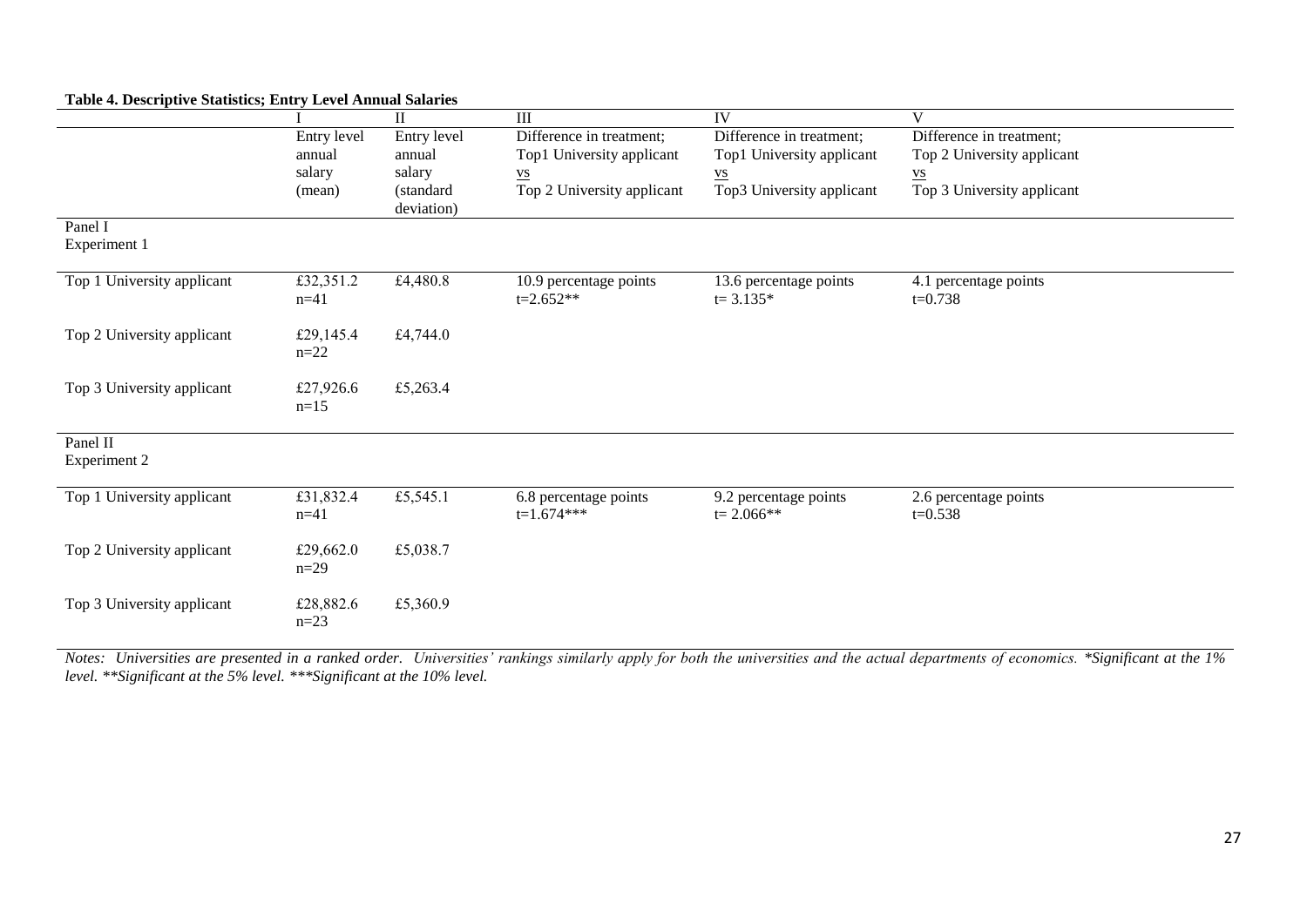| radic 9. Estimations. Invitations to filter views and Entry-iever Annual Salaries |                    |                     |                     |                     |
|-----------------------------------------------------------------------------------|--------------------|---------------------|---------------------|---------------------|
|                                                                                   | Model I:           | Model II:           | Model III:          | Model IV:           |
|                                                                                   | Invitations to     | Invitations to      | Entry-level         | Entry-level         |
|                                                                                   | interviews         | interviews          | annual              | annual              |
|                                                                                   | Probit             | Probit              | salaries OLS        | salaries OLS        |
|                                                                                   | estimations        | estimations         | estimations         | estimations         |
|                                                                                   | Experiment 1       | <b>Experiment 2</b> | Experiment 1        | <b>Experiment 2</b> |
|                                                                                   |                    |                     |                     |                     |
|                                                                                   |                    |                     |                     |                     |
| Top 2 University applicant                                                        | $-0.279(0.072)$ *  | $-0.173(0.084)$ **  | $-0.113(0.048)$ **  | $-0.042(0.047)$     |
| Top 3 University applicant                                                        | $-0.394(0.063)*$   | $-0.285(0.076)$ *   | $-0.153(0.044)$ *   | $-0.081(0.043)$ **  |
| Sending order                                                                     | 0.056(0.076)       | 0.082(0.078)        | 0.036(0.044)        | $-0.044(0.046)$     |
| On-line application                                                               | $-0.035(0.080)$    | 0.094(0.079)        | $-0.031(0.042)$     | $-0.035(0.042)$     |
| Multinational firm                                                                | 0.143(0.088)       | $0.191(0.089)$ **   | 0.040(0.043)        | 0.026(0.040)        |
| Human resources                                                                   | $0.251(0.076)*$    | $0.350(0.081)$ *    | 0.053(0.064)        | $0.106(0.054)$ ***  |
| <b>Fixed contract</b>                                                             | $-0.001(0.107)$    | 0.036(0.095)        | $-0.066(0.069)$     | $-0.010(0.049)$     |
| Financial intermediation,                                                         | $0.455(0.103)*$    | $0.243(0.102)*$     | 0.013(0.047)        | 0.023(0.078)        |
| consultancy and banking                                                           |                    |                     |                     |                     |
| Real estate and renting                                                           | $0.430(0.112)*$    | 0.121(0.106)        | 0.036(0.058)        | 0.034(0.078)        |
| Health industry and social                                                        | $0.222(0.113)$ *** | 0.095(0.116)        | $-0.116(0.064)$ *** | 0.023(0.068)        |
| support                                                                           |                    |                     |                     |                     |
| Transport, storage and                                                            | 0.081(0.118)       | $-0.000(0.108)$     | $-0.028(0.065)$     | 0.060(0.073)        |
| communication                                                                     |                    |                     |                     |                     |
| University grade obtained                                                         |                    | $0.043(0.012)*$     |                     | $0.028(0.015)$ **   |
| Log Likelihood                                                                    | $-103.273$         | $-120.281$          | 0.152               | 0.183               |
| Wald Chi <sup>2</sup>                                                             | 46.13              | 42.35               | 3.41                | 1.99                |
| Prob> $Chi2$                                                                      | 0.000              | 0.000               | 0.000               | 0.039               |
| Pseudo $R^2$                                                                      | 0.246              | 0.185               | 0.286               | 0.168               |
| Observations                                                                      | 207                | 213                 | 78                  | 93                  |
|                                                                                   |                    |                     |                     |                     |

## **Table 5. Estimations: Invitations to Interviews and Entry-level Annual Salaries**

*Notes: Universities are presented in a ranked order. Universities' rankings similarly apply for both the universities and the actual departments of economics. Robust standard errors are reported clustered at the occupation level. \*Significant at the 1% level. \*\*Significant at the 5% level. \*\*\*Significant at the 10% level.*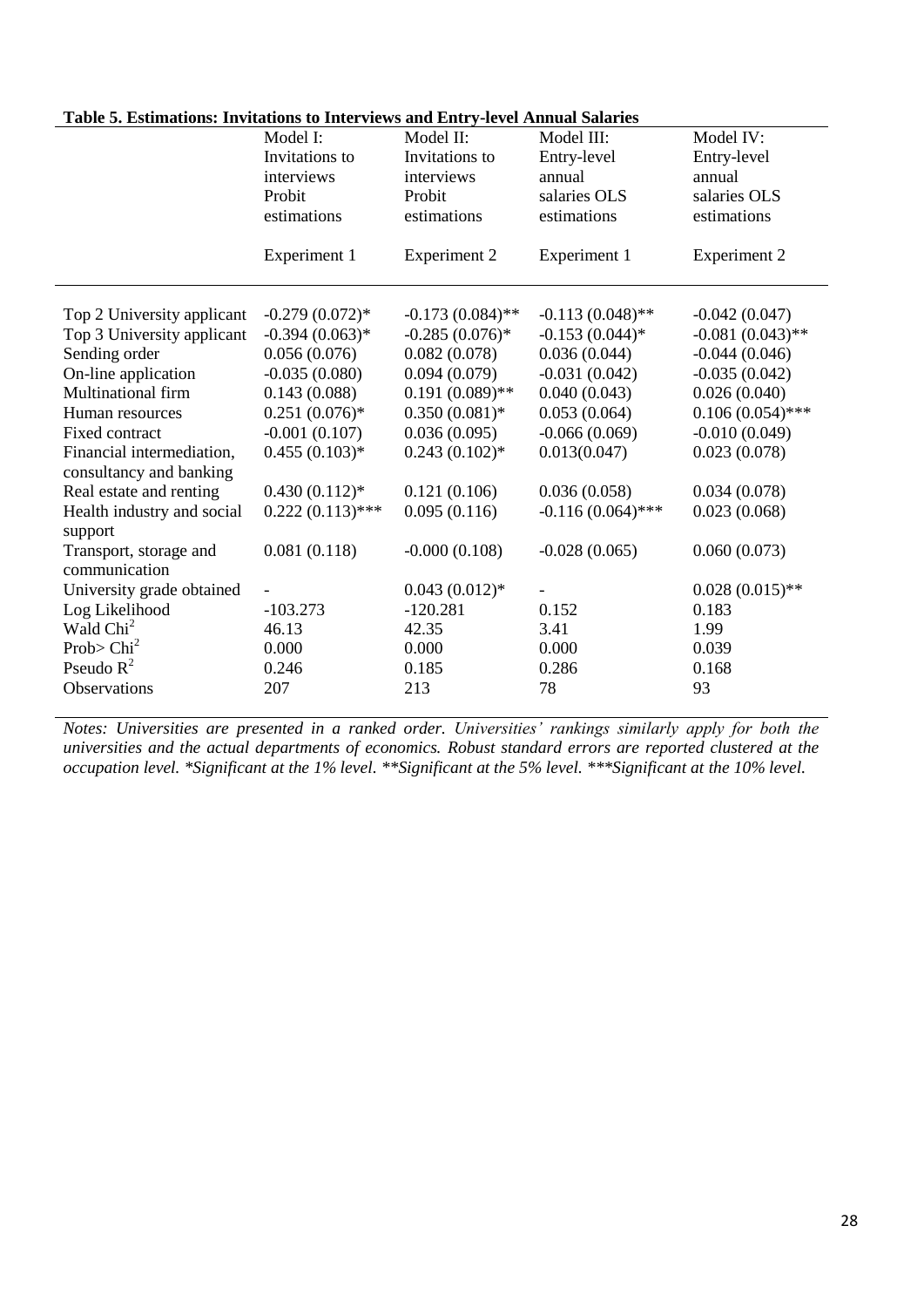| Invitations to interviews<br>Entry-level annual salaries<br>OLS estimations<br>Probit estimations<br>Experiment 1<br>Experiment 1<br>and<br>and<br><b>Experiment 2</b><br><b>Experiment 2</b><br>$-0.208(0.056)*$<br>$-0.081(0.016)*$<br>Top 2 University applicant<br>$-0.318(0.045)*$<br>$-0.095(0.021)$ *<br>Top 3 University applicant<br>$-0.033(0.020)$<br>$-0.009(0.006)$<br><b>Experiment 2</b> |
|---------------------------------------------------------------------------------------------------------------------------------------------------------------------------------------------------------------------------------------------------------------------------------------------------------------------------------------------------------------------------------------------------------|
|                                                                                                                                                                                                                                                                                                                                                                                                         |
|                                                                                                                                                                                                                                                                                                                                                                                                         |
|                                                                                                                                                                                                                                                                                                                                                                                                         |
|                                                                                                                                                                                                                                                                                                                                                                                                         |
|                                                                                                                                                                                                                                                                                                                                                                                                         |
|                                                                                                                                                                                                                                                                                                                                                                                                         |
|                                                                                                                                                                                                                                                                                                                                                                                                         |
|                                                                                                                                                                                                                                                                                                                                                                                                         |
|                                                                                                                                                                                                                                                                                                                                                                                                         |
|                                                                                                                                                                                                                                                                                                                                                                                                         |
|                                                                                                                                                                                                                                                                                                                                                                                                         |
| $0.027(0.014)$ **<br>Top 2 University applicant x Experiment 2<br>$0.065(0.027)$ *                                                                                                                                                                                                                                                                                                                      |
| $0.029(0.016)$ **<br>Top 3 University applicant x Experiment 2<br>$0.094(0.038)*$                                                                                                                                                                                                                                                                                                                       |
| 0.024(0.018)<br>Sending order<br>0.059(0.046)                                                                                                                                                                                                                                                                                                                                                           |
| On-line application<br>0.016(0.025)<br>$-0.032(0.038)$                                                                                                                                                                                                                                                                                                                                                  |
| <b>Multinational firm</b><br>0.153(0.125)<br>0.037(0.028)                                                                                                                                                                                                                                                                                                                                               |
| $0.047(0.025)$ ***<br>0.274(0.053)<br>Human resources                                                                                                                                                                                                                                                                                                                                                   |
| Fixed contract<br>0.021(0.083)<br>$-0.042(0.037)$                                                                                                                                                                                                                                                                                                                                                       |
| $0.372(0.073)*$<br>0.022(0.042)<br>Financial intermediation, consultancy and banking                                                                                                                                                                                                                                                                                                                    |
| $0.216(0.093)*$<br>0.031(0.047)<br>Real estate and renting                                                                                                                                                                                                                                                                                                                                              |
| Health industry and social support<br>$0.163(0.089)$ ***<br>$-0.054(0.029)$ ***                                                                                                                                                                                                                                                                                                                         |
| Transport, storage and communication<br>0.063(0.196)<br>0.025(0.044)                                                                                                                                                                                                                                                                                                                                    |
| University grade obtained<br>$0.022(0.004)$ *<br>$0.018(0.010)$ **                                                                                                                                                                                                                                                                                                                                      |
| Log Likelihood<br>$-126.036$<br>0.165                                                                                                                                                                                                                                                                                                                                                                   |
| Wald Chi <sup>2</sup><br>46.83<br>3.64                                                                                                                                                                                                                                                                                                                                                                  |
| Prob> $Chi2$<br>0.000<br>0.000                                                                                                                                                                                                                                                                                                                                                                          |
| Pseudo $R^2$<br>0.263<br>0.292                                                                                                                                                                                                                                                                                                                                                                          |
| 420<br>Observations<br>171                                                                                                                                                                                                                                                                                                                                                                              |

### **Table 6. Estimations: Invitations to Interviews and Entry-level Annual Salaries; Pooled Sample**

*Notes: Universities are presented in a ranked order. Universities' rankings similarly apply for both the universities and the actual departments of economics. Robust standard errors are reported clustered at the occupation level. \*Significant at the 1% level. \*\*Significant at the 5% level. \*\*\*Significant at the 10% level.*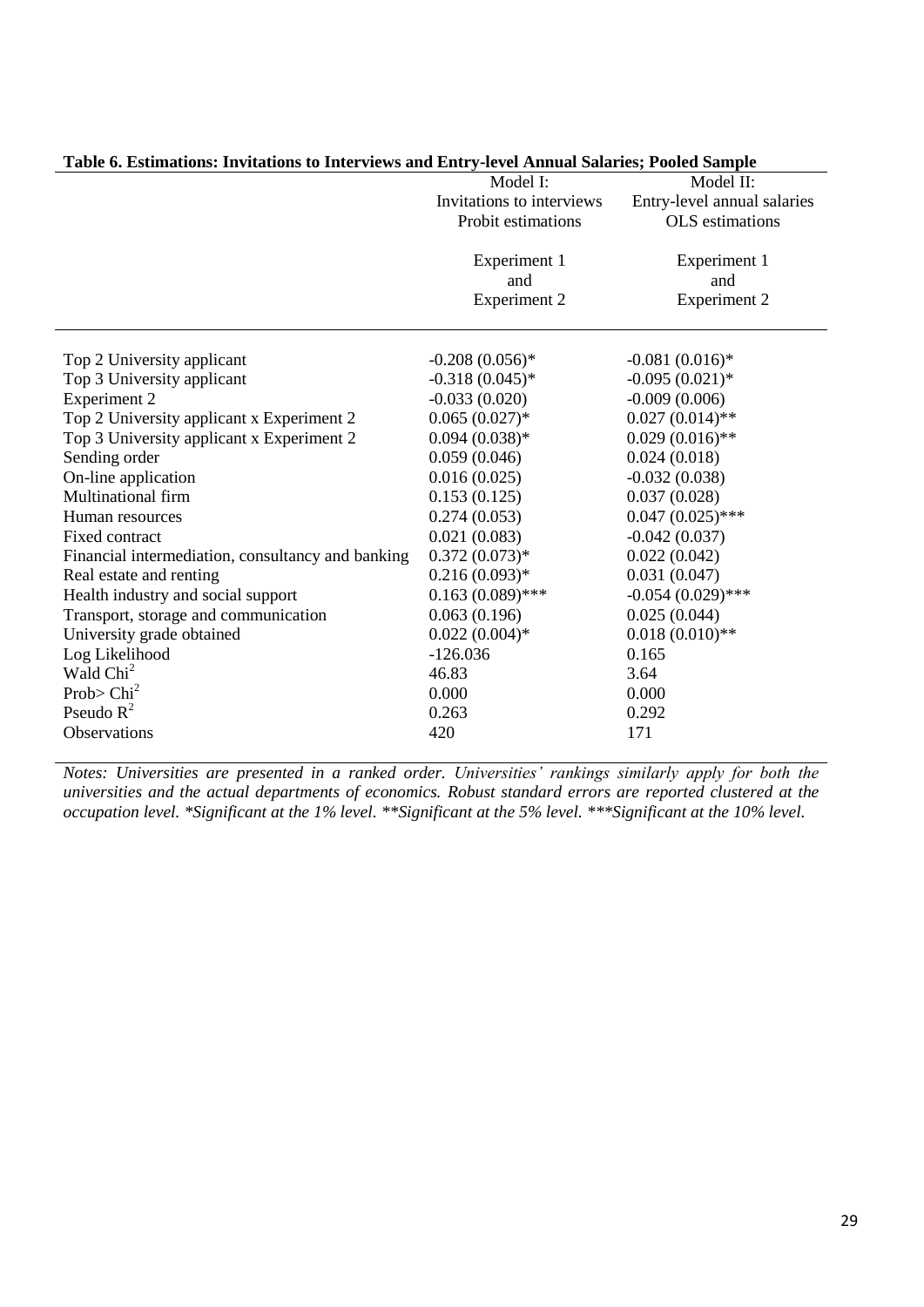#### **Table 7. Generalized Method of Moment Estimations: Invitations to Interviews and Entry-level Annual Salaries**

|                                                              | Model I:<br>Invitations to<br>interviews<br>Probit estimations | Model II:<br>Invitations to<br>interviews<br>Probit estimations | Model III:<br>Entry-level<br>annual salaries<br>OLS estimations | Model IV:<br>Entry-level<br>annual salaries<br>OLS estimations |
|--------------------------------------------------------------|----------------------------------------------------------------|-----------------------------------------------------------------|-----------------------------------------------------------------|----------------------------------------------------------------|
|                                                              | Experiment 1                                                   | <b>Experiment 2</b>                                             | Experiment 1                                                    | <b>Experiment 2</b>                                            |
| Specification I                                              |                                                                |                                                                 |                                                                 |                                                                |
| Top 2 University applicant                                   | $-0.242(0.042)$ *                                              | $-0.156(0.051)$ *                                               | $-0.084(0.037)*$                                                | $-0.038(0.044)$                                                |
| Top 3 University applicant                                   | $-0.333(0.047)$ *                                              | $-0.221(0.062)$ *                                               | $-0.127(0.051)$ *                                               | $-0.055(0.028)$ **                                             |
| Russell Group Membership                                     | $0.282(0.065)*$                                                | $0.198(0.071)*$                                                 | $0.113(0.040)*$                                                 | $0.064(0.034)$ **                                              |
| Specification II                                             |                                                                |                                                                 |                                                                 |                                                                |
| Top 2 University applicant                                   | $-0.246(0.046)*$                                               | $-0.160(0.052)$ *                                               | $-0.091(0.037)$ *                                               | $-0.038(0.045)$                                                |
| Top 3 University applicant                                   | $-0.341(0.048)$ *                                              | $-0.238(0.061)$ *                                               | $-0.129(0.053)*$                                                | $-0.059(0.032)$ **                                             |
| <b>Research Assessment Exercise</b>                          | $0.021(0.006)*$                                                | $0.014(0.007)*$                                                 | $0.029(0.003)*$                                                 | $0.017(0.006)*$                                                |
| Research Assessment Exercise x<br>Top 2 University applicant | $-0.014(0.000)*$                                               | $-0.013(0.000)*$                                                | $-0.010(0.004)$ *                                               | $-0.011(0.004)$ *                                              |
| Research Assessment Exercise x<br>Top 3 University applicant | $-0.025(0.004)$ *                                              | $-0.015(0.006)$ *                                               | $-0.026(0.009)*$                                                | $-0.020(0.008)*$                                               |
|                                                              |                                                                |                                                                 |                                                                 |                                                                |
| Specification III                                            |                                                                |                                                                 |                                                                 |                                                                |
| Top 2 University applicant                                   | $-0.271(0.048)$ *                                              | $-0.158(0.081)$ **                                              | $-0.109(0.053)$ **                                              | $-0.039(0.045)$                                                |
| Top 3 University applicant                                   | $-0.336(0.060)*$                                               | $-0.217(0.059)*$                                                | $-0.135(0.053)*$                                                | $-0.076(0.041)$ **                                             |
| National Student Survey                                      | $-0.013(0.010)$                                                | $-0.023(0.019)$                                                 | $-0.007(0.012)$                                                 | $-0.011(0.012)$                                                |
| National Student Survey x<br>Top 2 University applicant      | $-0.032(0.027)$                                                | $-0.038(0.034)$                                                 | 0.052(0.039)                                                    | 0.039(0.031)                                                   |
| National Student Survey x<br>Top 3 University applicant      | 0.029(0.021)                                                   | 0.031(0.033)                                                    | 0.036(0.028)                                                    | 0.041(0.035)                                                   |

*Notes: Universities are presented in a ranked order. Universities' rankings similarly apply for both the universities and the actual departments of economics. Each specification is a separate regression. Each reputation measure is instrumented using all other reputation measures. In each Model we include the same controls as in Table 5. Robust standard errors are reported clustered at the occupation level. \*Significant at the 1% level. \*\*Significant at the 5% level.*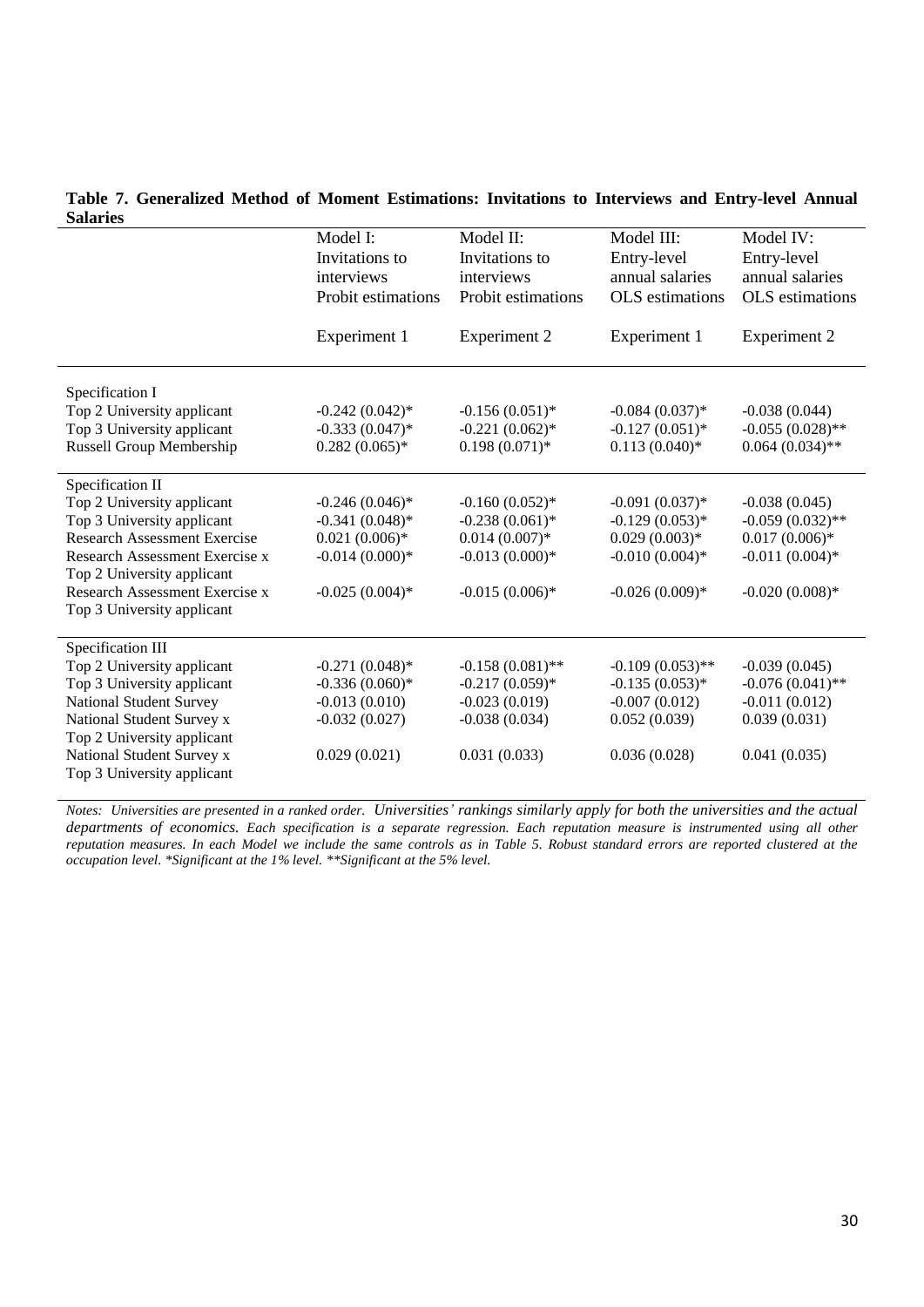# **Appendix I. UK Universities: Key Word Definitions**

| University entry standards         | UK universities set entry requirements, which typically involve<br>qualifying grades (A-levels). Students decide which set of<br>universities to apply to for admission, and universities independently<br>decide whether to admit or reject the students. Universities' entry<br>standards act as a guide for students. Students know that they are<br>unlikely to receive an offer from a university with higher<br>standardized grade levels than they have obtained. Students apply to<br>universities that they believe will accept them for admission based on<br>the grade levels they have earned. The students decide then which<br>university they will attend from the range of universities that will<br>admit them. |
|------------------------------------|----------------------------------------------------------------------------------------------------------------------------------------------------------------------------------------------------------------------------------------------------------------------------------------------------------------------------------------------------------------------------------------------------------------------------------------------------------------------------------------------------------------------------------------------------------------------------------------------------------------------------------------------------------------------------------------------------------------------------------|
| League Tables                      | Three national rankings of universities in the United Kingdom are<br>published annually, by The Complete University Guide, The<br>Guardian, and jointly by The Times and The Sunday Times. The<br>league tables are considered to be a type of organizational report card<br>that provides explicit organizational rankings based on the<br>universities' entry standards, the scientific achievements realized at<br>the university, and their students' satisfaction evaluations.                                                                                                                                                                                                                                              |
| Research Assessment Exercise (RAE) | The RAE is undertaken approximately every six years by the four<br>UK higher education funding councils, in order to evaluate the<br>quality of research undertaken by the British higher education<br>institutions. These rankings are used to inform the allocation of<br>quality-weighted research funding that each higher education<br>institution receives from their national council.                                                                                                                                                                                                                                                                                                                                    |
| National Student Survey (NSS)      | The NSS is a survey of all final-year degree students. The survey is<br>designed to assess students' opinions of the quality of their degree<br>programmes with seven different scores, including an overall<br>satisfaction mark.                                                                                                                                                                                                                                                                                                                                                                                                                                                                                               |
| <b>Russell Group Membership</b>    | The Russell Group represents universities that describe themselves as<br>institutions that are committed to maintaining the very best research,<br>an outstanding teaching and learning experience, and unrivalled links<br>with business and the public sector. Russell Group universities are<br>the most highly-ranked institutions, based on all UK league tables.<br>Russell Group universities have the highest research outcomes, as<br>measured by the Research Assessment Exercise score (RAE), and the<br>most satisfied students, as measured by the National Student Survey<br>score (NSS).                                                                                                                          |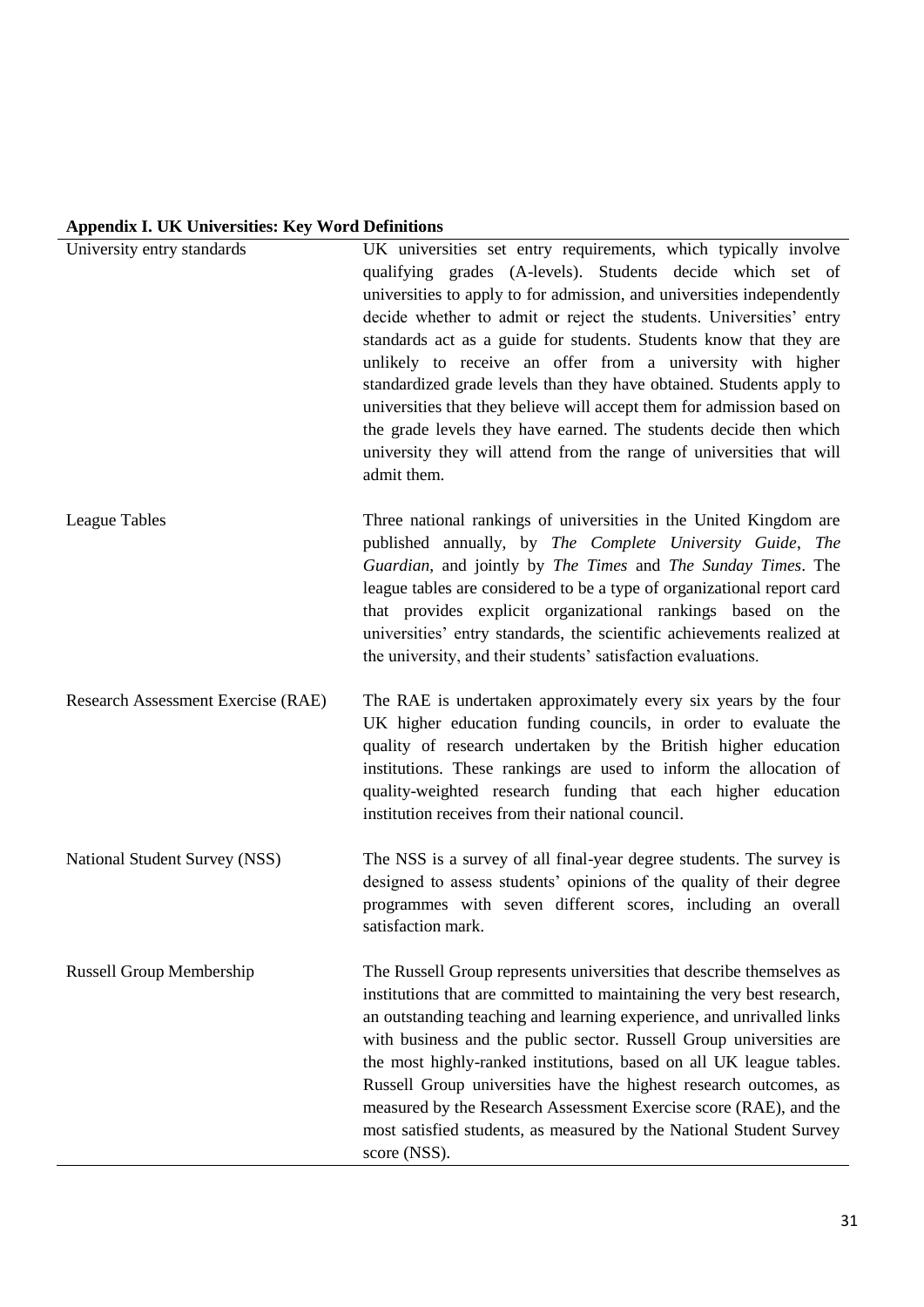### **Appendix II. Universities' Characteristics**

|                                                                   | Top 1 University <sup>^</sup>                      | Top 2 University <sup><math>\wedge</math></sup>                                   | Top 3 University <sup><math>\wedge\wedge\wedge</math></sup> |
|-------------------------------------------------------------------|----------------------------------------------------|-----------------------------------------------------------------------------------|-------------------------------------------------------------|
| Entry standards<br>for the sub-<br>discipline BSc in<br>economics | AAB, including A in<br>mathematics                 | AAB, including A in<br>mathematics                                                | AAB, including A in<br>mathematics                          |
| Russell Group<br>membership                                       | <b>Yes</b>                                         | <b>Yes</b>                                                                        | N <sub>0</sub>                                              |
| Research<br>outcomes score<br>(RAE)                               | Higher RAE score<br>compared to<br>Top 2 and Top 3 | Lower RAE score<br>compared to<br>Top 1 and higher RAE<br>score compared to Top 3 | Lower RAE score<br>compared to<br>Top 1 and Top 2           |
| Students'<br>Satisfaction<br>Score<br>(NS)                        | Lower NSS score<br>compared to<br>Top 2 and Top 3  | Higher NSS score<br>compared to<br>Top 1 and lower NSS score<br>compared to Top 3 | Higher NSS score<br>compared to<br>Top 1 and Top 2          |

*Notes: Universities are presented in a ranked order. Universities' rankings similarly apply for both the universities and the actual departments of economics. ^ Ranked in the first ten based on the league tables. ^^ Ranked in the second ten based on the league tables. ^^^ Ranked in the third ten based on the league tables. The RAE and NSS comparisons similarly apply for both the universities and the actual department of economics.*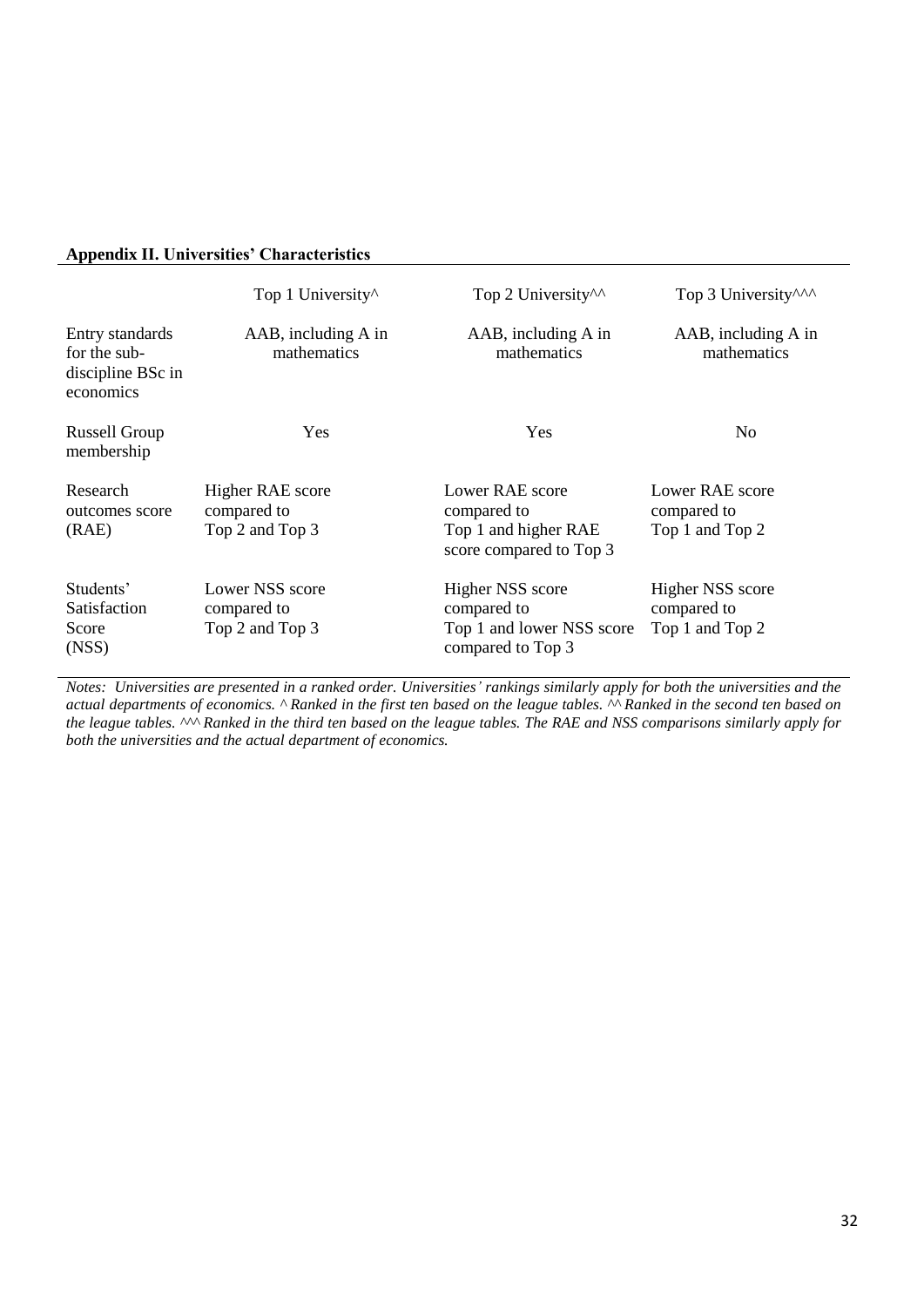#### **Appendix III. Experiment 1; Matched Pairs**

| Top 1 University applicant ^                   | Top 2 University applicant ^^                  | Top 3 University applicant ^^^       |
|------------------------------------------------|------------------------------------------------|--------------------------------------|
| Demographic characteristics                    | Demographic characteristics                    | Demographic characteristics          |
| 21 years old lady                              | 21 years old lady                              | 21 years old lady                    |
| White-British                                  | White-British                                  | White-British                        |
| Unmarried                                      | Unmarried                                      | Unmarried                            |
| Studied in state primary and                   | Studied in state primary and                   | Studied in state primary and         |
| secondary schools                              | secondary schools                              | secondary schools                    |
| Pre-university qualifications                  | Pre-university qualifications                  | Pre-university qualifications        |
| A in Mathematics at A-level                    | A in Mathematics at A-level                    | A in Mathematics at A-level          |
| A in Economics at A-level                      | A in Economics at A-level                      | A in Economics at A-level            |
| B in Statistics at A-level                     | B in Statistics at A-level                     | B in Statistics at A-level           |
| University qualifications                      | University qualifications                      | University qualifications            |
| 3 <sup>rd</sup> year BSc undergraduate student | 3 <sup>rd</sup> year BSc undergraduate student | $3rd$ year BSc undergraduate student |
| in Economics                                   | in Economics                                   | in Economics                         |
| Grade obtained: 64% (upper-                    | Grade obtained: 64% (upper-                    | Grade obtained: 64% (upper-          |
| second)                                        | second)                                        | second)                              |
| Quantitative skills                            | Quantitative skills                            | Quantitative skills                  |
| No work experience                             | No work experience                             | No work experience                   |
| Academic referees (contact details             | Academic referees (contact details             | Academic referees (contact details   |
| of two professors were provided)               | of two professors were provided)               | of two professors were provided)     |
| <b>Skills</b>                                  | Skills                                         | Skills                               |
| Ability to work in teams and to                | Ability to work in teams and to                | Ability to work in teams and to      |
| communicate well with others                   | communicate well with others                   | communicate well with others         |
| Personal characteristics                       | Personal characteristics                       | Personal characteristics             |
| Sociable and amiable                           | Sociable and amiable                           | Sociable and amiable                 |
| Spare time interests                           | Spare time interests                           | Spare time interests                 |
| Cinema, music                                  | Cinema, music                                  | Cinema, music                        |

*Notes: Universities are presented in a ranked order. Universities' rankings similarly apply for both the universities and the actual departments of economics. ^ Ranked in the first ten based on the league tables. ^^ Ranked in the second ten based on the league tables. ^^^ Ranked in the third ten based on the league tables.*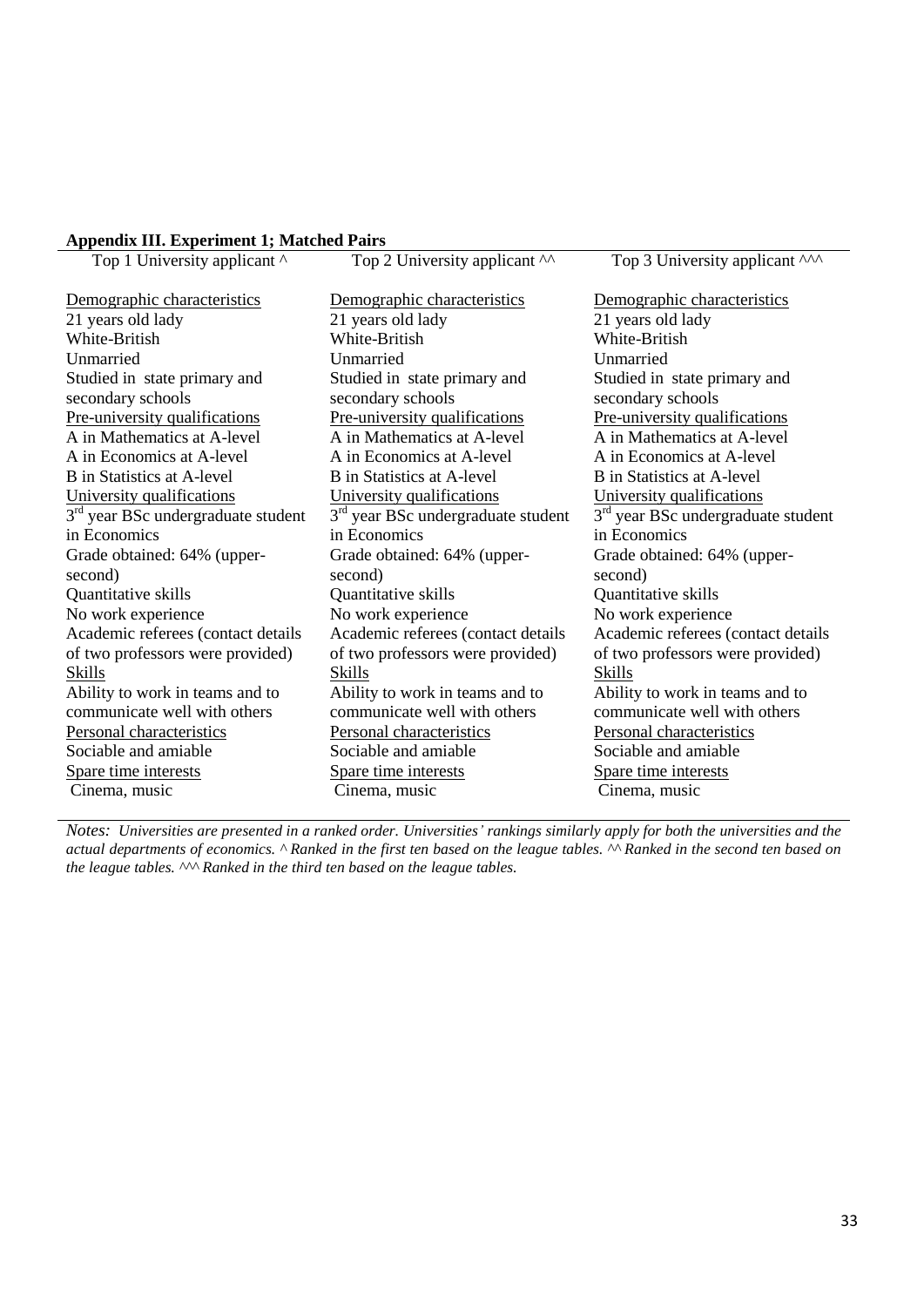#### **Appendix IV. Experiment 2; Matched Pairs**

| Top 1 University applicant <sup>^</sup>        | Top 2 University applicant <sup>^^</sup>       | Top 3 University applicant <sup>^^^</sup> |
|------------------------------------------------|------------------------------------------------|-------------------------------------------|
| Demographic characteristics                    | Demographic characteristics                    | Demographic characteristics               |
| 21 years old lady                              | 21 years old lady                              | 21 years old lady                         |
| White-British                                  | White-British                                  | White-British                             |
| Unmarried                                      | Unmarried                                      | Unmarried                                 |
| Studied in state primary and                   | Studied in state primary and                   | Studied in state primary and              |
| secondary schools                              | secondary schools                              | secondary schools                         |
| Pre-university qualifications                  | Pre-university qualifications                  | Pre-university qualifications             |
| A in Mathematics at A-level                    | A in Mathematics at A-level                    | A in Mathematics at A-level               |
| A in Economics at A-level                      | A in Economics at A-level                      | A in Economics at A-level                 |
| <b>B</b> in Statistics at A-level              | <b>B</b> in Statistics at A-level              | <b>B</b> in Statistics at A-level         |
| University qualifications                      | University qualifications                      | University qualifications                 |
| 3 <sup>rd</sup> year BSc undergraduate student | 3 <sup>rd</sup> year BSc undergraduate student | $3rd$ year BSc undergraduate student      |
| in Economics                                   | in Economics                                   | in Economics                              |
| Grade obtained: 58% (lower-                    | Grade obtained: 68% (upper-                    | Grade obtained: 75% (first)               |
| second)                                        | second)                                        | Quantitative skills                       |
| Quantitative skills                            | Quantitative skills                            | No work experience                        |
| No work experience                             | No work experience                             | Academic referees (contact details        |
| Academic referees (contact details             | Academic referees (contact details             | of two professors were provided)          |
| of two professors were provided)               | of two professors were provided)               |                                           |
| <b>Skills</b>                                  | <b>Skills</b>                                  | <b>Skills</b>                             |
| Ability to work in teams and to                | Ability to work in teams and to                | Ability to work in teams and to           |
| communicate well with others                   | communicate well with others                   | communicate well with others              |
| Personal characteristics                       | Personal characteristics                       | Personal characteristics                  |
| Sociable and amiable                           | Sociable and amiable                           | Sociable and amiable                      |
| Spare time interests                           | Spare time interests                           | Spare time interests                      |
| Cinema, music                                  | Cinema, music                                  | Cinema, music                             |

*Notes: ^ Ranked in the first ten based on the league tables. ^^ Ranked in the second ten based on the league tables. ^^^ Ranked in the third ten based on the league tables. Universities' rankings similarly apply for both the universities and the actual departments of economics.*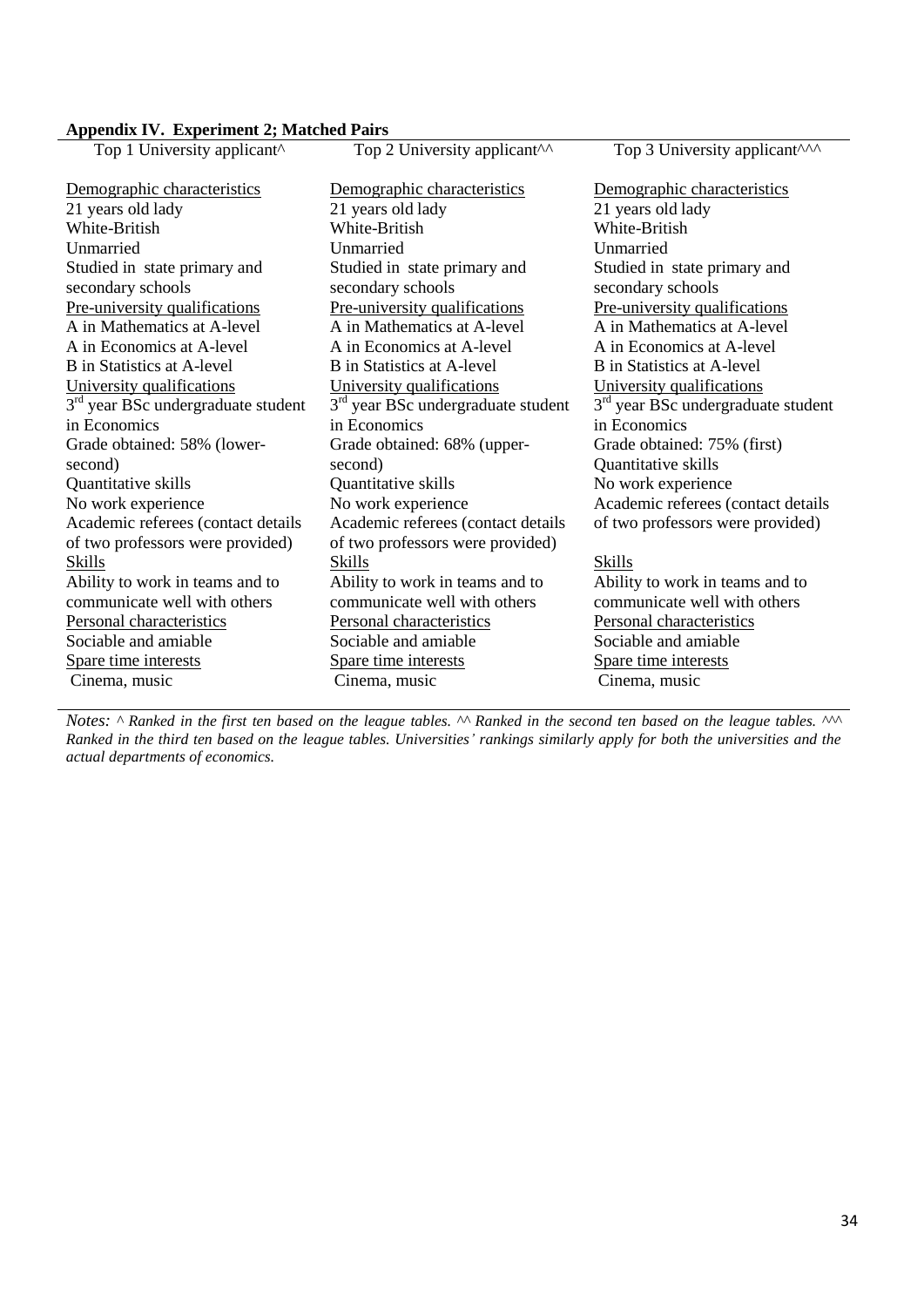#### **Appendix V. Cover Letter and Curriculum Vitae**

#### **Cover Letter** April/May 2014

#### Dear Sir/Madam,

 Please find attached my Curriculum Vitae for your kind consideration for the vacancy as was advertised in…. I am 21 years old and in July, I will be awarded a BSc in Economics from the University of … I am very interested for the advertised job, and I would appreciate the opportunity to speak with you in person to further discuss my qualifications, your business objectives, and the talents I can bring to your organization. During my studies, I acquired strong academic skills, and I have ability to work in teams and to communicate well with others. The job you are offering matches both my personal and professional interests.

I look forward to hearing from you soon. In the meantime, please do not hesitate to contact me if you require further information.

Yours sincerely, Name and surname

#### **Curriculum Vitae**

First Name: Last Name: Sex: Female Ethnicity: White-British Marital Status: Unmarried Date of Birth: …/…/1991 Current Address: Location (university's city) Telephone: Mobile E-mail: University e-mail

Higher education Level and subject of degree: BSc in Economics, University of … Grade obtained: Main courses of study: Microeconomics, Macroeconomics and Econometrics Duration of studies: 2011-2014 (3 year programme)

High school education (State Schools; non fee-paying) Names and addresses Period of study and A-levels: A in Mathematics at A-level A in Economics at A-level A in Statistics at B-level

Knowledge of software Microsoft Office, E-Views, and SPSS

Pre-professional experience Practical experiences gained by delivering projects as a part of major modules (microeconomics, macroeconomics, and econometrics).

Skills: Ability to work in teams and to communicate well with others. Personal characteristics: Sociable and amiable. Spare time interests: Cinema, music Academic referees (contact details for two professors were provided)